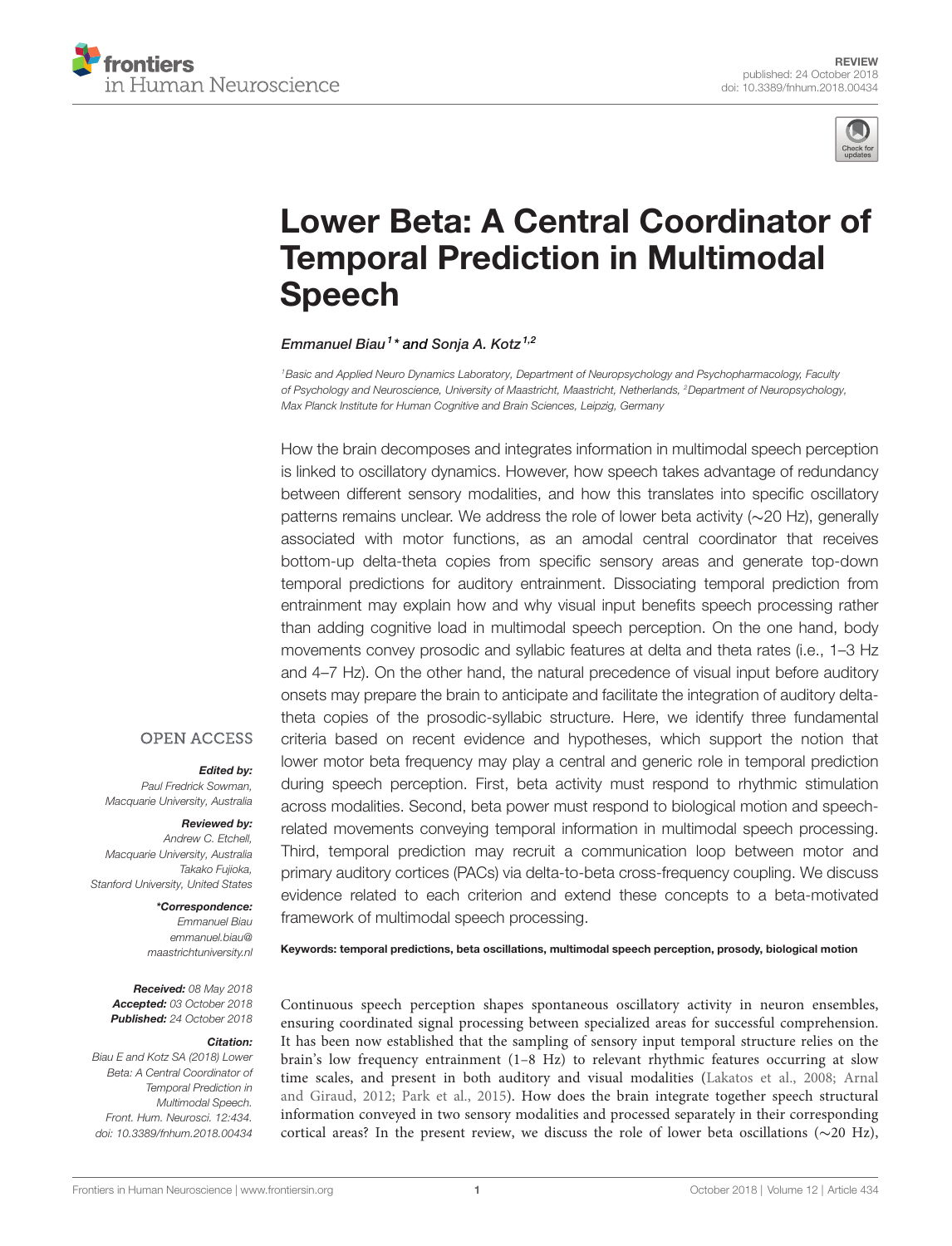originating from motor cortex and generally associated with motor functions [\(Engel and Fries,](#page-9-1) [2010;](#page-9-1) [Press et al.,](#page-10-2) [2011;](#page-10-2) [Di Nota et al.,](#page-9-2) [2017\)](#page-9-2), as a potential amodal coordinator that integrates structural information of the speech signal extracted in specialized areas via entrainment mechanism. Correct multimodal integration of the continuous speech structure encoded in low-frequency patterns is crucial, as it would allow the brain to benefit from recurrent information across modalities, and in return generate stronger temporal predictions to ease the sensory sampling of incoming input.

Prosodic modulations and the syllabic chain (see ''Glossary'' section) impose peaks of energy fluctuations at delta (1–3 Hz) and theta (4–8 Hz) rates in the speech envelope. These significant fluctuations of amplitude serve as relevant anchors for sensory areas to synchronize with incoming signal and drive low-level sensory processing. In the primary auditory cortex A1/A2, previous magnetoencephalography/electroencephalography (MEG/EEG) studies show that this entrainment is typically reflected by the synchronization of an optimal delta-theta phase and power of responding neuron ensembles with the onsets of prosodic and syllabic events occurring in speech. For instance, [Gross et al.](#page-9-3) [\(2013\)](#page-9-3) investigated how low-frequency brain's oscillations in auditory cortex encode the continuous speech signal. They presented long, spoken segments of continuous stories to participants while recording their MEG signal. In comparing oscillatory responses in the brain during normal speech perception to the same stories presented backward, they reported a significant phase alignment between low-frequency components of the speech envelope and brain activity in the delta (1–3 Hz) and theta (3–7 Hz) bands. These results confirmed that low-frequency rhythmic features in the speech envelope aligned with endogenous low-frequency cortical activities in auditory areas. Additionally, [Gross et al.](#page-9-3) [\(2013\)](#page-9-3) reported that delta and theta alignment depicted distinct lateralization patterns, suggesting a functional distinction between the two frequency bands. A right lateralization was found in the frontal and temporal areas for delta entrainment, which could reflect prosodic analysis engagement (see for example [Bourguignon](#page-9-4) [et al.,](#page-9-4) [2013\)](#page-9-4). In contrast, a right lateralization was found only in the auditory cortex for theta activity, supporting its role in syllabic processing (see for example [Luo and Poeppel,](#page-10-3) [2007;](#page-10-3) see glossary for an extended definition of entrainment mechanism; for further reading on entrainment in auditory modality, see [Ahissar et al.,](#page-9-5) [2001;](#page-9-5) [Luo and Poeppel,](#page-10-3) [2007;](#page-10-3) [Abrams et al.,](#page-9-6) [2008;](#page-9-6) [Lakatos et al.,](#page-10-0) [2008;](#page-10-0) [Schroeder et al.,](#page-11-0) [2008;](#page-11-0) [Nourski et al.,](#page-10-4) [2009;](#page-10-4) [Schroeder and Lakatos,](#page-11-1) [2009a;](#page-11-1) [Arnal and Giraud,](#page-9-0) [2012;](#page-9-0) [Giraud](#page-9-7) [and Poeppel,](#page-9-7) [2012;](#page-9-7) [Peelle and Davis,](#page-10-5) [2012;](#page-10-5) [Park et al.,](#page-10-1) [2015;](#page-10-1) [Zoefel and VanRullen,](#page-11-2) [2016;](#page-11-2) [Ding et al.,](#page-9-8) [2016\)](#page-9-8).

However, speech is often multimodal with the onsets of the articulatory movements preceding the correspondent auditory onsets with a stable temporal delay [\(Pilling,](#page-10-6) [2009;](#page-10-6) [Vroomen and Stekelenburg,](#page-11-3) [2010;](#page-11-3) [Baart et al.,](#page-9-9) [2014\)](#page-9-9). This temporal correspondence between two modalities (i.e., visual and auditory) allows the brain to generate inferences based on the leading modality such as to predict timing (''when'') and content (''what'') of the upcoming auditory input to create a unified percept [\(van Wassenhove et al.,](#page-11-4) [2005;](#page-11-4) [Stekelenburg and](#page-11-5)

[Vroomen,](#page-11-5) [2007;](#page-11-5) [Peelle and Sommers,](#page-10-7) [2015\)](#page-10-7). For instance in speech perception, lip movements might improve perceptual sensitivity to corresponding auditory information by means of a generic temporal prediction mechanism and top-down modulations to primary auditory cortices (PACs). At the neural level, visual information facilitates both temporal and content predictions as demonstrated by differential latency and amplitude reductions of N1/P2 auditory evoked potentials in the EEG signal [\(van Wassenhove et al.,](#page-11-4) [2005\)](#page-11-4). While the latency reduction of N1/P2 increased with the saliency of lip movements (i.e.,  $pa > ta > ka$ ) in audiovisual as compared to auditory condition, the amplitude reduction was equivalent across syllables and independent of visual saliency. Further, [Arnal et al.](#page-9-10) [\(2009\)](#page-9-10) also established that latency reductions of auditory evoked response (i.e., M100 component) were stronger for syllables produced by large and unambiguous mouth movements than produced with ambiguous facial movement, suggesting a role of visual information not only in temporal prediction but also in content predictions. These results suggest that the temporal alignment of corresponding visual and auditory information already facilitates speech processing, probably by focusing attention of listeners on relevant speech onsets, reflected by systematic amplitude reduction as compared to auditory speech only. In contrast, the hierarchical latency effect that depends upon the saliency of visual content suggests a super-additive effect of visual information that may trigger motor representations of corresponding syllable production. Further, another fMRI study showed that rehearsing nonsense sequences of syllables previously presented in audiovisual modality activated the left posterior middle temporal gyrus and some fronto-parietal sensorimotor areas more strongly than when previously perceived in auditory modality only [\(Venezia](#page-11-6) [et al.,](#page-11-6) [2016\)](#page-11-6). Taken together, these results contributed to show how visual information impacts both ''when'' and ''what'' predictions types in multimodal speech processing. Although relevant, these results were obtained using isolated syllables and unlikely engaged speech sampling mechanisms supported by neural entrainment, and their cointegration by a potential central coordinator during continuous perception. Using continuous multimodal speech presentation instead, [Crosse et al.](#page-9-11) [\(2015\)](#page-9-11) showed that congruent lip movements significantly increased the cortical representation of the speech envelope by improving the correlation between evoked EEG response and the original signal, as compared to speech only. Additionally, this increase of neural entrainment by congruent visual information was greater at 2–6 Hz, corresponding to prosodic-syllabic timescales. These results suggested that in continuous speech, corresponding visual information contributes to temporal predictions (''when'') by improving stimulus-driven entrainment based on the prosodicsyllabic temporal structure. Although temporal and contents predictions are tightly related to each other during multimodal speech perception, the present review article focuses on the temporal aspect in neural predictions.

How then does the brain benefit from additional temporal information processed separately without adding extra cognitive load? In continuous multimodal perception, stimulus-driven entrainment mechanisms alone may not be sufficient to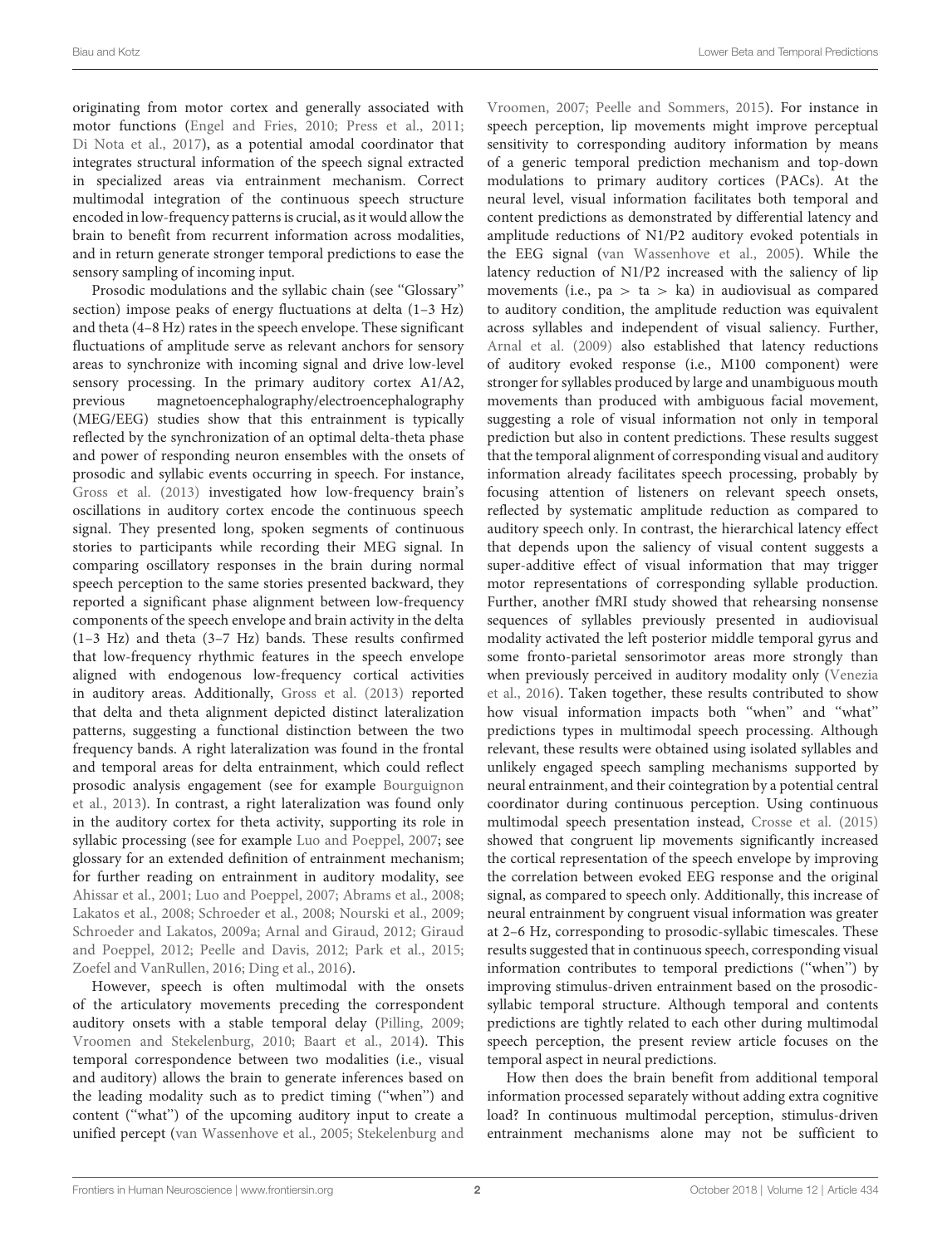support temporal predictions as corresponding auditory and visual temporal information have to be integrated together, supposedly via additional beta-based mechanisms. If so, there should be two separable mechanisms during continuous multimodal temporal predictions, and lower beta activity may be correlated to low-frequency activity supporting entrainment mechanisms. For instance, [Morillon et al.](#page-10-8) [\(2016\)](#page-10-8) behaviorally dissociated entrainment to periodic sensory streams from temporal predictions per se using a target detection task where they modulated both temporal regularity and spectral dimensions in auditory tone sequences. They found that predictability of spectral context (i.e., target spectrum identical or not to the contextual noise of the tone sequence) increased the benefits of temporal predictability on target detection (i.e., synchronous vs. asynchronous sequences). In contrast, the effect of temporal regularity canceled out when a spectral prediction mismatch occurred, suggesting a hierarchy of predictions built on the perceptual context and increasing entrainment in sensory cortices. Further, [Morillon and Baillet](#page-10-9) [\(2017\)](#page-10-9) designed an experiment in which participants had to discriminate a tone sequence in phase with a reference beat from a distracting beat. This task required entrainment to an auditory stream, and the generation of internal predictions to isolate the target tone sequence. Results showed that the first mechanism relied on a delta entrainment to the auditory beat, while the second relied on cross-frequency coupling with beta (18–24 Hz) bursting at the delta rate in the left motor cortex. The authors suggested that the motor system modulates neural resource allocation via beta-based feedback to maximize delta phase entrainment in the auditory cortices, supporting the idea of contextual predictive filtering that modulates sensory entrainment. In other words, if a temporally predictable signal occurs in a multidimensional context, one dimension can modulate the temporal prediction generated by another dimension, potentially via beta-based controls.

Here, we hypothesized that the role of lower beta activity in unimodal temporal coding may actually extend to the formation of multimodal temporal predictions by driving the cooperation between afferent sensory copies from specialized areas during speech perception. We defined the term ''afferent copies'' as the representations of the rhythmic prosodic-syllabic speech structure extracted by the entrainment mechanisms in the auditory and visual sensory areas, which are sent to the motor areas to be integrated together to generate higher temporal predictions. These afferent copies distinguish from efferent copies describing beta-based feedback projections from motor to sensory areas in timing processing [\(Arnal,](#page-9-12) [2012\)](#page-9-12). In other words, information of input periodicity generated by entrainment in specific sensory areas (i.e., auditory and visual cortices) converges toward a motor cortex hub to be integrated together via lower beta-based mechanisms. This integration of multiple prosodic-syllabic structure information from different modalities allows generating higher temporal prediction that provides descending feedback to auditory cortex to improve the sensory sampling of the incoming signal. On the one hand, beta oscillations encode visual motion and may respond to non-verbal information accompanying a speaker's utterance [\(Kilner et al.,](#page-10-10) [2000,](#page-10-10) [2003,](#page-10-11) [2009;](#page-10-12) [Press et al.,](#page-10-2) [2011;](#page-10-2) [Jessen](#page-9-13) [et al.,](#page-9-13) [2012;](#page-9-13) [Meirovitch et al.,](#page-10-13) [2015\)](#page-10-13). On the other hand, visual information conveys the prosodic-syllabic rhythms structuring the speech envelope and leads related auditory information with stable timing [\(Munhall et al.,](#page-10-14) [2004;](#page-10-14) [Pilling,](#page-10-6) [2009;](#page-10-6) [Peelle and](#page-10-5) [Davis,](#page-10-5) [2012;](#page-10-5) [Wagner et al.,](#page-11-7) [2014;](#page-11-7) [Biau et al.,](#page-9-14) [2016\)](#page-9-14). The brain may benefit from an additional visual copy of the temporal speech structure, easing the generation of temporal predictions to improve multimodal speech perception. This visual copy of the temporal speech structure refers to the integration of regular relevant features in the visual modality conveyed by speaker's body movements occurring at prosodic time scale. Much like prosodic features that impose rhythmic fluctuations of energy in the voice's envelope (at 1–3 Hz), the speaker's body provides equivalent structural information of the signal with typical corresponding movements (e.g., mouth and jaw's aperture, eyebrows, nodes, beat gestures). Thus, if the primary auditory cortex neuron ensembles entrain to prosodic anchors (e.g., pitch peaks, power modulations, silences alternations, etc.), they might also entrain to prosodic-related movements in the visual cortex, providing an equivalent representation of the speech temporal structure at delta scale (1–3 Hz) extracted from accompanying visual modality. In turn, descending feedback to PAC may improve speech-driven entrainment and the quality of information transferred to secondary auditory cortices for multimodal binding (i.e., left superior temporal gyrus (STG)).

If true, beta responses have to respect at least three of the following criteria in audiovisual speech perception: first, lower beta activity must support temporal integration of both auditory and visual modalities during stimulus-driven entrainment, even when no direct motor behavior is required for a task. Second, (lower) beta activity must respond to biological motion in multimodal speech processing. As biological motion conveys equivalent information on the prosodic-syllabic temporal structure in multimodal speech, it is critical to establish that beta activity encodes temporal information conveyed in visual modality via speaker's movements such in multimodal speech. Third, if beta-based temporal prediction modulates entrainment in the PAC, this should rely on a coupling between beta power bursts and the delta frequency. In the first place, auditory and visual prosodic structure representations generated in their respective sensory areas are integrated via the central amodal coordinator. Then, such delta-to-beta coupling would reflect descending beta-based feedback from motor cortex to auditory cortex to improve the delta phase alignment with prosodic cues in the incoming signal. In the current review, we report evidence regarding these three sine qua none criteria and address the concept of temporal prediction in multimodal speech.

# LOWER BETA ACTIVITY ENGAGES IN TEMPORAL PREDICTION ACROSS MODALITIES

Recent research has addressed the role of lower beta power in unimodal stimulus-driven temporal prediction without direct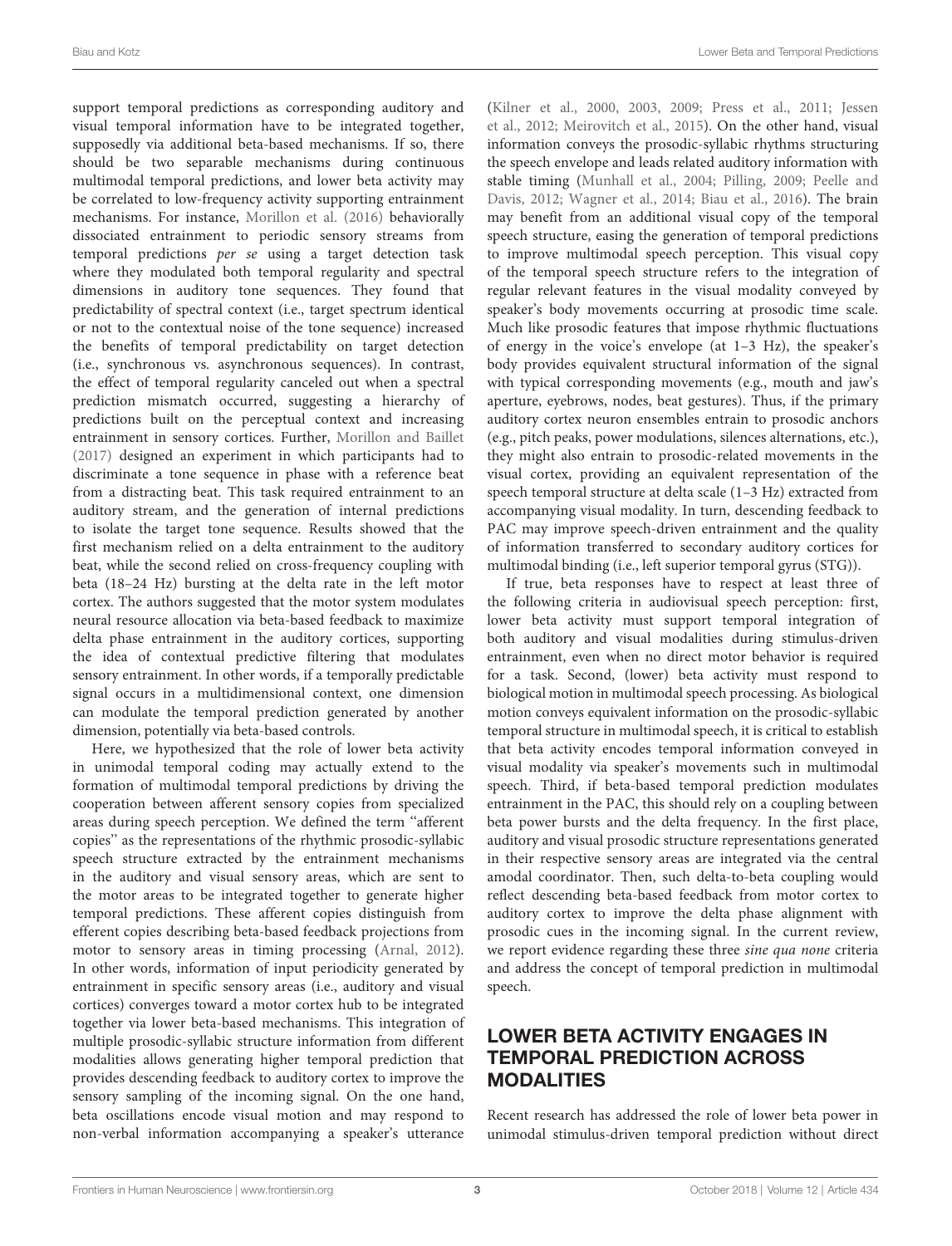motor engagement. [Fujioka et al.](#page-9-15) [\(2009\)](#page-9-15) investigated lower beta modulations (∼15–20 Hz) with MEG during passive listening to regular auditory tone sequences with random omissions of a single tone. In the bilateral auditory cortices, beta power showed a characteristic pattern with a significant decrease within 200 ms after tone onset, returning to baseline before the onset of the expected following tone (i.e., ''rebound''). In contrast, when a tone was missing, the expected decrease of power was not observed. Instead, beta power increased until the next tone occurred. [Fujioka et al.](#page-9-16) [\(2012\)](#page-9-16) extended these results and showed that while the decrease slope always occurred during the 200 ms post-tone onset independent of the periodicity of the tone sequences, the rebound slope increased with the periodicity of regular sequences (see also [Cirelli et al.,](#page-9-17) [2014](#page-9-17) who replicated these results using EEG recordings in children and adults. However, they reported that the slope of power decrease varied as a function of the sequences' periodicity). When the tone's onsets were not predictable, the power rebound occurred earlier as compared to the regular conditions, suggesting that beta-based temporal prediction reflects the anticipation of an expected tone. These results confirmed the role of lower beta activity in the generation and maintenance of temporal prediction in passive listening to rhythmic auditory input [\(Fujioka et al.,](#page-9-16) [2012\)](#page-9-16). More recently, [Fujioka et al.](#page-9-15) [\(2009\)](#page-9-15) reported that beta activity also encodes the metric structure of isochronous auditory beats with a decrease of power dependent on whether beats were perceived as accented or not in auditory sequences. In another EEG study [\(Arnal et al.,](#page-9-18) [2015\)](#page-9-18), participants had to decide whether a final auditory target tone occurred on the beat of a preceding tone sequence or later in an active listening task. Results showed that correct responses were associated with greater beta power rebounds preceding the target onset in auditory areas as compared to incorrect responses, corroborating that beta engages in successful temporal predictions. In a recent study, [Kononowicz and van Rijn](#page-10-15) [\(2015\)](#page-10-15) investigated trial-totrial beta power in EEG in self-paced estimations of duration. Participants pressed a button to initiate the onset of a trial and pressed again when they estimated that the interval lasted 2.5 s. Analyzing beta power pre- and post-onset, they showed that beta power positively correlated with the length of the produced durations. Hence, beta power at the onset of intervals was predictive of trial-by-trial fluctuations in the self-paced estimation of durations, before participants pressed the button to stop the trial. The origins of these lower beta oscillations still remain under debate but might originate in motor cortex, even when encoding purely temporal sensory events [\(Arnal,](#page-9-12) [2012;](#page-9-12) [Arnal et al.,](#page-9-18) [2015;](#page-9-18) [Morillon and Baillet,](#page-10-9) [2017\)](#page-10-9). For instance, [Fujioka et al.](#page-9-15) [\(2009\)](#page-9-15) found lower beta modulations in auditory cortices, but also in motor-related brain areas during passive listening to auditory rhythms [\(Fujioka et al.,](#page-9-16) [2012,](#page-9-16) [2015\)](#page-9-19). Further, the faster tone sequence rates engaged also the inferior frontal gyrus (IFG), supplementary motor area (SMA) and cerebellum, suggesting a motor beta contribution in an auditory temporal prediction task.

However, does lower beta power specifically support auditory temporal prediction, or support amodal mechanisms? In the latter case, lower beta power may also respond to visual

stimuli. Recently, [Keitel et al.](#page-10-16) [\(2017\)](#page-10-16) investigated how the visual cortex responds to quasi-rhythmic visual simulations in different frequency ranges in attended flickering patches (i.e., theta, alpha, and beta bands). Results showed that oscillatory activity in the visual cortex tracked the temporal structure of a simple flickering stimulation, including lower beta power at 16–20 Hz. This suggests that beta activity could also track the quasi-periodic structure of exogenous visual stimulation, which may apply to real-life contexts such as the perception of speech-related movements conveying non-random dynamic information. In another study, [Saleh et al.](#page-10-17) [\(2010\)](#page-10-17) investigated the motor beta responses of a patient implanted with intracranial electrodes in the hand area of the primary motor cortex (MI), and presented him with sequences of five isochronous visual cues. In this experiment, the patient was asked to plan a motor response by the end of the sequence, dependent on the second or fourth relevant visual cue. Results showed that delta-phase entrainment increased until the informative visual cue (from the first to second, or from the first to the fourth visual stimulus), and dropped after the informative cue in both sequences. Moreover, 12–30 Hz beta power in the MI depicted a related pattern, increasing until the informative cue onset of the sequence occurred and then decreased until the end of the visual sequence. These results showed that motor beta oscillations encoded the temporal structure of isochronous visual cue sequences, and correlated to deltaphase entrainment, suggesting that delta activity modulated the responsiveness of beta oscillations at task-relevant cue onsets. Additionally, these results showed that beta activity could encode expected delays between the onset of the first visual cue and the onset of the informative cue, as the slope of power increase was significantly longer in the fourth vs. second cue sequences, although visual cues were physically identical. Thus, the beta oscillations originating from the MI are not limited to support motor preparation, but seem to play a role in the anticipation of relevant cues which require timing processing.

In summary, lower beta activity entrains to temporally structured unimodal stimulation, fulfilling the first criterion for being an amodal coordinator supporting generic temporal prediction.

## LOWER BETA ACTIVITY RESPONDS TO (SPEECH-RELATED) BIOLOGICAL MOTION AND SUPPORT MULTIMODAL SPEECH INTEGRATION

Numerous studies reported beta activity in response to perception and execution of actions performed by the hands or the arms [\(Engel and Fries,](#page-9-1) [2010;](#page-9-1) [Jenkinson and Brown,](#page-9-20) [2011;](#page-9-20) [Press et al.,](#page-10-2) [2011;](#page-10-2) [Kilavik et al.,](#page-10-18) [2013;](#page-10-18) [Hosaka et al.,](#page-9-21) [2016;](#page-9-21) [Di Nota et al.,](#page-9-2) [2017\)](#page-9-2). Interestingly, there seems to be a significant overlap between the origin of responding beta activity, and the neural correlates of action perception reported in fMRI or electrophysiological studies. More precisely, the pre-motor cortex, which is classically involved in passive action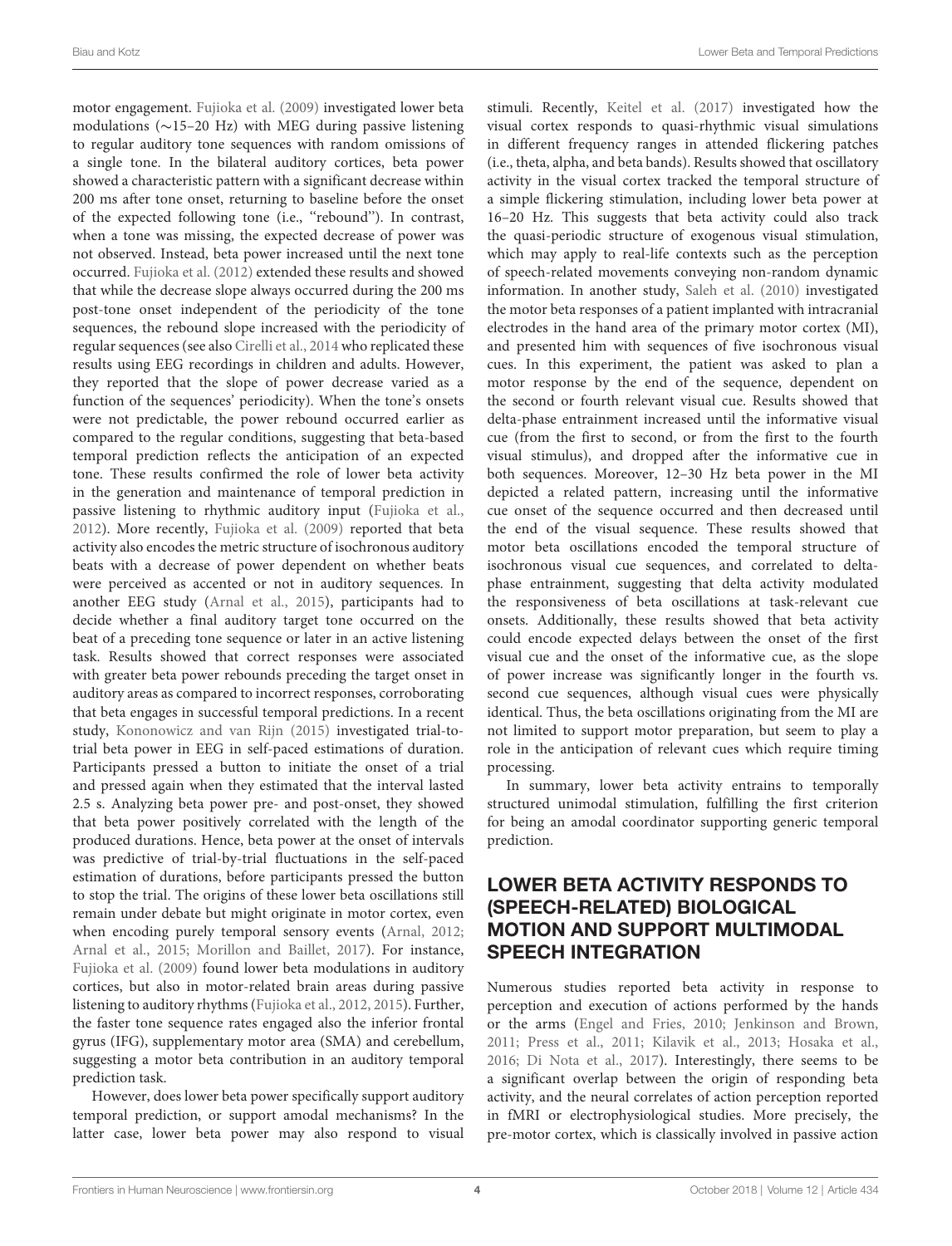perception, but also the SMA, the cerebellum and the basal ganglia [\(di Pellegrino et al.,](#page-9-22) [1992;](#page-9-22) [Rizzolatti and Craighero,](#page-10-19) [2004;](#page-10-19) [Morin and Grèzes,](#page-10-20) [2008\)](#page-10-20), seem to engage via beta oscillation responses as well [\(Kilner et al.,](#page-10-12) [2009;](#page-10-12) [Press et al.,](#page-10-2) [2011;](#page-10-2) for reviews, see also [Baker,](#page-9-23) [2007;](#page-9-23) [Engel and Fries,](#page-9-1) [2010\)](#page-9-1). In an MEG study, [Kilner et al.](#page-10-12) [\(2009\)](#page-10-12) presented participants with videos of an actor making various movements with his right hand and arm. The authors reported a significant decrease of power in the 15–30 Hz beta band in the left and right sensors covering the sensorimotor cortex, and this attenuation occurred contralateral to the side of the screen on which the observed movement happened. In another MEG, [Press](#page-10-2) [et al.](#page-10-2) [\(2011\)](#page-10-2) compared the temporal modulations of the motor activation between the execution of a sinusoidal movement with the arm and the simple observation of a person executing it. They found an equivalent decrease of 15–30 Hz beta power in the left MI in execution and observation conditions. In contrast, beta modulations were dynamically driven by the kinematics of the movement only during action observation but not execution. These results imply that beta responses support biological motion pattern analysis, which is in line with its potential role in the integration of rhythmic speech-related movement kinematics depicting a speaker's visual prosody in speech perception, and not only general motor preparation. In other words, beta activity might support the interpretation of goal-directed simple movements with a prosodic purpose in speech context. Although these results depicted broad motor beta responses (i.e., from 13 Hz to 30 Hz across studies), other studies narrowed evidence to the lower beta band in motion perception. For instance, an EEG study showed that 19–21 Hz beta power decreased more at bilateral centroparietal electrodes when moving dots obeyed laws of biological motion, as compared to control motions [\(Meirovitch et al.,](#page-10-13) [2015\)](#page-10-13). Further, [Avanzini et al.](#page-9-24) [\(2012\)](#page-9-24) investigated whether the observation of different types of hand movements elicited dynamic beta power patterns of modulations in an EEG study. Independently of the type of hand movement presented, they reported common desynchronization of alpha and beta (13–25 Hz) activities occurring at the onset of the action continuing for up to 400–600 ms after the movement ended, followed by a rebound at bilateral centro-parietal electrodes. Interestingly, the modulations of the 18–25 Hz beta band were correlated with the velocity of the hand movements, coding the profile of single movements although no action was required in the task. Note that the upper 20–25 Hz beta activity responses have been shown to support other cognitive processes such as working memory or attentional orienting independent of action, although not extensively discussed in the present review article [\(Spitzer and Blankenburg,](#page-11-8) [2012;](#page-11-8) [van Ede et al.,](#page-11-9) [2011\)](#page-11-9). These results show that beta activity, including the lower beta band, responds to biological motion, but what about multimodal integration in speech perception? Previous studies addressed the oscillatory activity responsiveness in multimodal speech perception by investigating low-frequency entrainment in specialized areas (i.e., auditory and visual cortex) when listeners saw an accompanying facial movement of the speaker. In audiovisual speech, [Park et al.](#page-10-21) [\(2016\)](#page-10-21)

investigated the coherence between oscillatory brain activity of a listener and a speaker's lip movements. They found significant entrainment in the visual cortex correlated with lower frequency bands corresponding to the frequency spectrum of the lip signal (∼4 Hz). Moreover, auditory areas were entrained by both auditory and lip movements while performance in audiovisual incongruent conditions was significantly decreased. These results show that non-verbal information modulates temporal prediction in audiovisual speech. Although this study did not report direct beta modulations, its results suggest that oscillatory activity related to a dominant speech rhythm (i.e., syllabic rate at 4 Hz) responds to non-verbal information (i.e., lip movements). Other studies focused on the role of beta activity in (speech) multimodal integration, which might be fundamental in multimodal temporal predictions [\(Keil et al.,](#page-10-22) [2012;](#page-10-22) [Schepers et al.,](#page-10-23) [2013;](#page-10-23) [Roa Romero et al.,](#page-10-24) [2015\)](#page-10-24). [Schepers](#page-10-23) [et al.](#page-10-23) [\(2013\)](#page-10-23) presented isolated syllables in audiovisual vs. audio only conditions and looked at the spectro-temporal dynamics in the beta band during audiovisual speech processing. They found greater beta power suppression (16–32 Hz) after an auditory onset for the audiovisual compared to the auditory only condition in the Superior Temporal Sulcus. Additionally, the level of auditory noise added in some conditions diminished beta band suppression. In contrast, incongruent auditory and visual information (i.e., McGurk effect) elicited post-stimulus beta power suppression in the 10–30 Hz range at left central electrodes, reflecting increased integration difficulties [\(Keil et al.,](#page-10-22) [2012;](#page-10-22) [Roa Romero et al.,](#page-10-24) [2015\)](#page-10-24). Finally, a recent MEG study investigated speakers' gesture integration in multimodal speech comprehension [\(Drijvers et al.,](#page-9-25) [2018\)](#page-9-25). The authors reported an alpha and beta power decrease as well as a gamma power increase when iconic gestures disambiguated degraded speech. More precisely, the left-lateralized suppression of beta power (15–20 Hz) was mainly located in the anterior cingulate cortex, SMA and IFG and correlated with the participant performance scores. Additionally, source analyses showed that the beta band suppression extended over a part of the motor cortex corresponding to the hand region of the MI. These results confirm left-lateralized motor beta oscillations in speechrelated body movement perception during multimodal speech integration. Although not precisely related to multimodal integration, a study on semantic integration across modalities also reported coherence increase in beta [\(von Stein et al.,](#page-11-10) [1999\)](#page-11-10). When presenting objects in different sensory modalities (pictorial representation, written word or spoken word), they reported significant increase of coherence between temporal and parietal electrodes in the 13–18 Hz beta band as compared to rest. These results also support an amodal role of beta activity across modalities. Finally, we acknowledge that beta oscillations may not exclusively support temporal processing but other aspects in speech integration like phonological processing. A recent EEG study investigated the oscillatory correlates supporting distinct levels of analyses in continuous auditory speech processing [\(Mai et al.,](#page-10-25) [2016\)](#page-10-25). The authors presented participants with real-word sentences and sentences composed of pseudo-words (i.e., speech conditions), or backward versions of the two previous conditions (i.e., non-speech) in order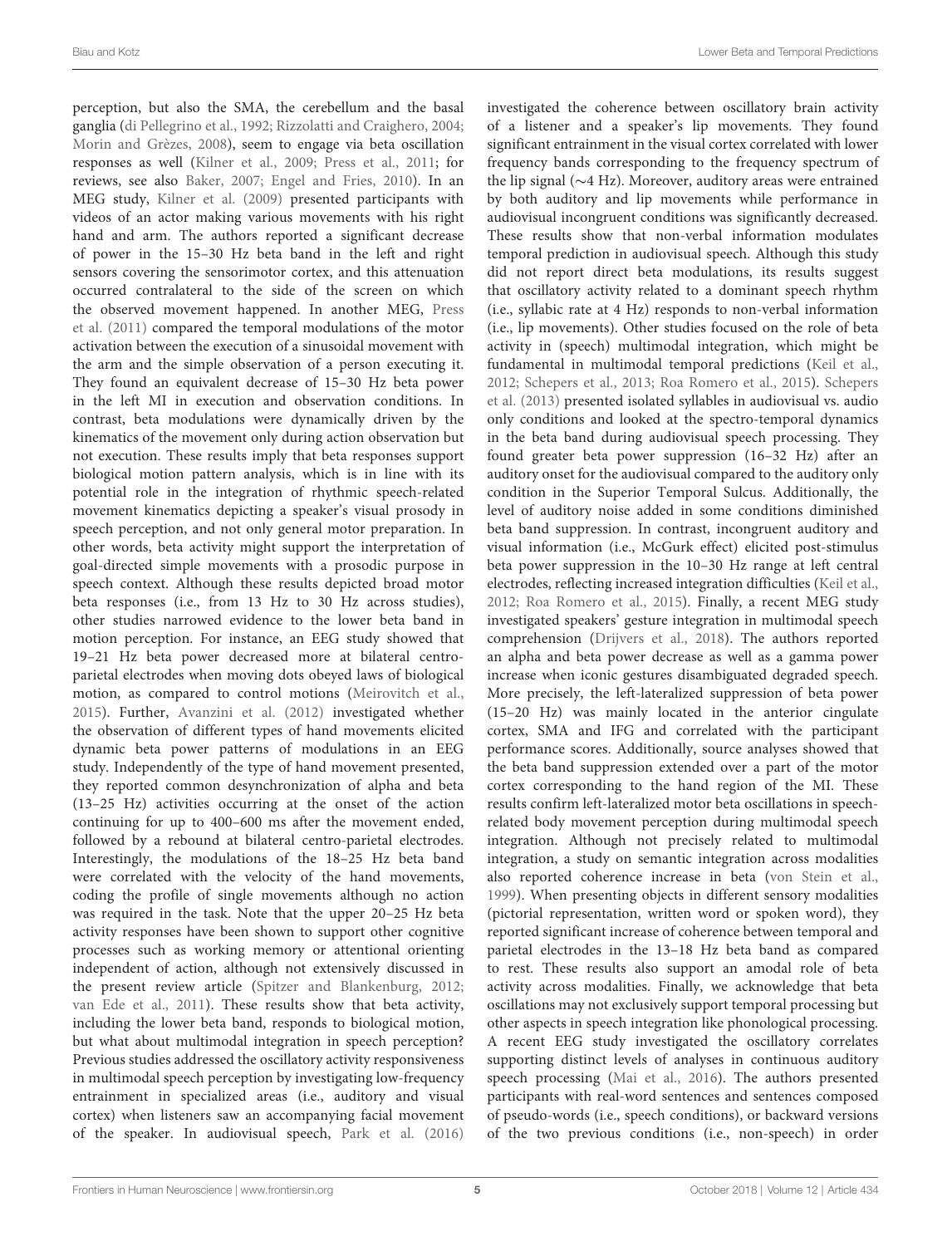to manipulate phonological and syntactic/semantic structure. They reported that low delta-theta frequencies respond to phonological (speech vs. non-speech) but not syntactic/semantic information (real vs. pseudo words), confirming their role in syllabic and supra-syllabic (like prosody) tracking. Additionally, the phonological manipulation elicited responses in higher frequencies, notably in the lower 20 Hz beta band while the syntactic/semantic manipulation elicited responses in the gamma band. These results suggested that lower beta oscillations play a role in phonological processing, independently from temporal processing, as the meter was the same across sentence conditions.

In summary, motor beta activity encodes visual speechrelated information in multimodal speech, and more generally in multimodal integration, supporting the second criterion of a generic amodal coordinator for audiovisual temporal prediction. Further, this criterion together with the first criterion shows that there might be an interface between biological motion perception and sensory temporal coding mechanisms supported by lower motor beta activity (∼20 Hz).

# DELTA-TO-BETA COUPLING SUPPORTS TEMPORAL PREDICTION FEEDBACK FOR ENTRAINMENT TO INPUTS

How beta-based temporal predictions improve sensory processing should be reflected by correlated activities between low frequencies entrained to prosodic structure in the signal (i.e., 1–3 Hz delta) and lower beta oscillations. The particular role of delta activity in (multimodal) temporal predictions has been evidenced in recent studies [\(Kösem and van Wassenhove,](#page-10-26) [2012;](#page-10-26) [Kösem et al.,](#page-10-27) [2014\)](#page-10-27). Indeed, the delta oscillations may provide an internal clock, and their phase alignment with external sensory inputs supports the encoding of their temporal structure. Thus, related modulations of activity between delta and lower beta oscillations may suggest active interactions between motor functions and sensory processing during temporal predictions.

Behaviorally, [Morillon et al.](#page-10-28) [\(2014\)](#page-10-28) investigated the contribution of motor activity with finger tapping on the temporal extraction of auditory tone sequences in noisy conditions. The authors presented a priming sequence of four tones at a certain pitch and participants had to discriminate the following target tones delivered on-beat from interleaved distractors to decide if the average target tone's pitch was lower or higher than the priming ones. The perception of the target tones was greater when participants finger-tapped on the beat than when they listened to the whole sequence only. Crucially, the sensory gain obtained through motor engagement decreased when a predictable tone was affected by jittering and disappeared when participants were instructed to finger-tap in anti-phase. These results show that the motor system increases the sampling of isochronous auditory input during temporal predictions [\(Morillon et al.,](#page-10-28) [2014,](#page-10-28) [2015\)](#page-10-29). Previous MEG/EEG studies hypothesized and evidenced beta activity engagement from auditory and motor cortices in temporal predictions [\(Arnal,](#page-9-12)

[2012;](#page-9-12) [Fujioka et al.,](#page-9-16) [2012,](#page-9-16) [2015;](#page-9-19) [Arnal et al.,](#page-9-18) [2015\)](#page-9-18). For instance, [Fujioka et al.](#page-9-16) [\(2012\)](#page-9-16) examined the brain areas showing temporal correlations between beta modulations and auditory tone sequences in passive listening. First, time-frequency analyses replicated the beta (20–22 Hz) power patterns in the medial parts of bilateral PAC reported previously. Second, they explored the time courses of event-related changes in beta phase coherence in the bilateral auditory cortex A1, bilateral sensorimotor cortex SM1 and the SMA. The authors reported periodic patterns of beta coherence modulated by auditory stimuli and reflecting the sequences' rates. However, the observed modulations of beta coherence were different between the responding areas. For instance, the beta phase coherence in the right and left primary auditory cortex areas decreased following stimulus onset, while it increased in the sensorimotor and SMA areas after stimulus onset. These results, although exploratory, suggest that isochronous auditory processing engages beta oscillatory synchronization both in auditory and motor networks as a function of rate (i.e., sequence's period). In an MEG study, [Fujioka et al.](#page-9-19) [\(2015\)](#page-9-19) showed that the induced beta event-related desynchronization to auditory isochronous sequences varied, depending on the placement of downbeats and upbeats (march vs. waltz). The distinct patterns of responses suggested that beta oscillations may encode the metric structure of the auditory sequences. Such endogenous specific metric processing was reflected in distinct patterns of beta modulations across large neural networks including left and right auditory cortices, but also premotor cortex, sensorimotor cortex, parietal lobe and cerebellum. Recent M/EEG studies have revealed new evidence on the cooperation between auditory areas insuring the sampling of the sensory signal and motor areas supporting temporal prediction generation via cross-frequency coupling [\(Arnal et al.,](#page-9-18) [2015;](#page-9-18) [Park et al.,](#page-10-1) [2015;](#page-10-1) [Keitel et al.,](#page-10-30) [2018\)](#page-10-30). Using intracranial EEG recording, [Fontolan et al.](#page-9-26) [\(2014\)](#page-9-26) showed a role of delta phase coupling with beta activity in speech processing, but limited to the auditory areas. When they presented auditory sentences to patients, they reported a delta-beta cross-frequency coupling in the association auditory cortex that modulated the phase of gamma activity phase in the primary auditory cortex. Potentially, these results suggested that delta-beta coupling from associative areas conveyed top-down modulations on gamma-based signal processing from the primary auditory cortex. Further, [Arnal et al.](#page-9-18) [\(2015\)](#page-9-18) reported a significant beta power nesting within the delta phase at anterior left MEG sensors, with a maximum within the 200 ms preceding the target onset for correct responses. More recently, [Morillon](#page-10-9) [and Baillet](#page-10-9) [\(2017\)](#page-10-9) designed an MEG experiment in which participants had to discriminate a tone sequence in phase with a reference beat from distractors. They reported a qualitative distinction between tracking and listening operating at distinct time scales. While the first mechanism relied on the delta-theta entrainment by the auditory beat, the second relied on the cross-frequency coupling with beta (18–24 Hz) bursting at the delta rate in the left motor cortex. In other words, while sensory areas extract an auditory pace via predictive coding mechanisms, the motor system modulates neural resource allocations to maximize delta phase alignment at a tone's onsets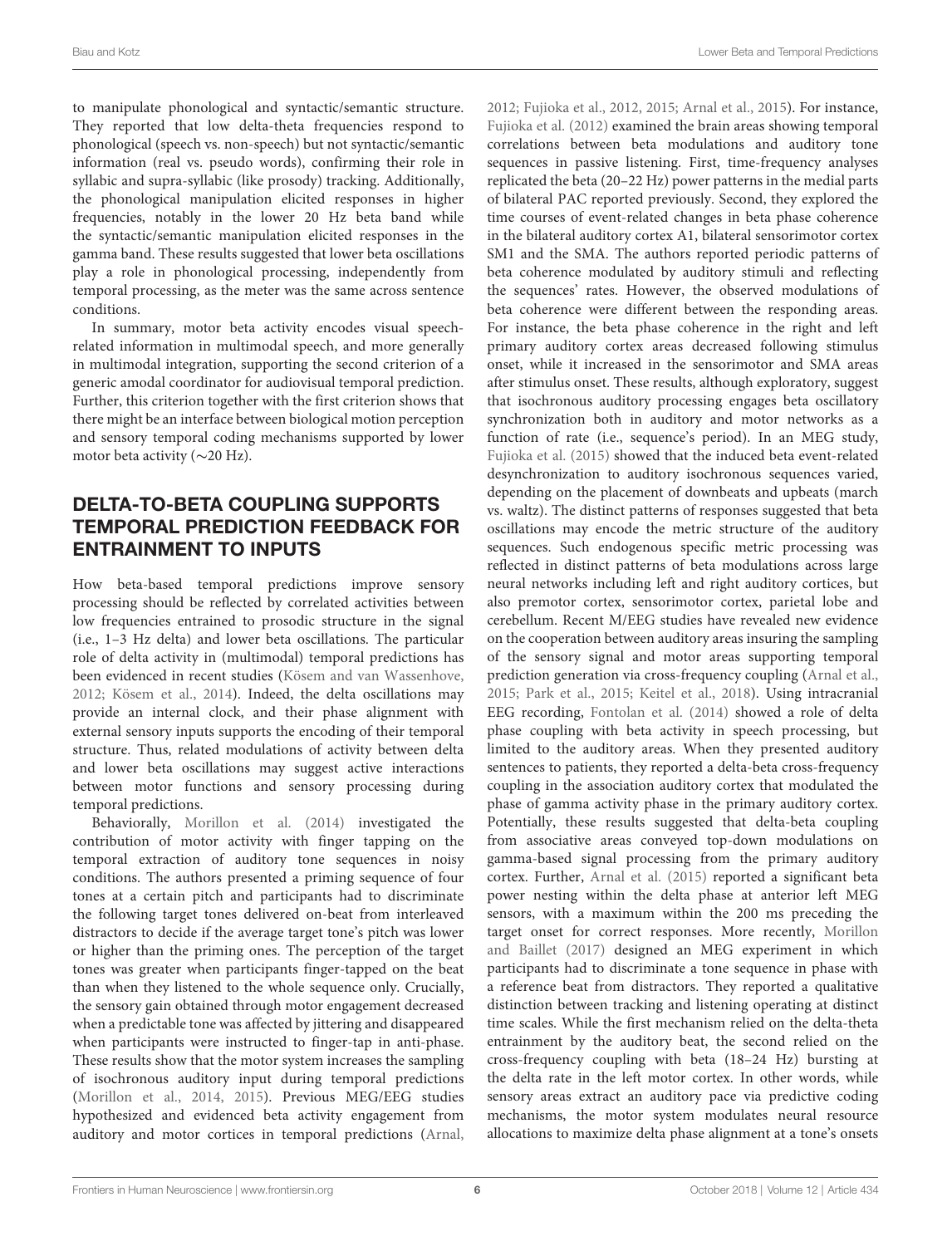via beta-based feedback [\(Arnal and Giraud,](#page-9-0) [2012;](#page-9-0) [Lakatos et al.,](#page-10-0) [2008;](#page-10-0) [Schroeder and Lakatos,](#page-11-11) [2009b\)](#page-11-11). [Park et al.](#page-10-1) [\(2015\)](#page-10-1) showed significant top-down modulations from the frontal and motor areas on the delta activity in the left auditory cortex, using effective connectivity analyses in auditory speech perception (i.e., in quantifying the degree to which motor areas causally changed the phase of auditory areas between two experimental conditions). Further, such auditory-motor cooperation is reflected by an increase of functional connectivity between the premotor cortex and the auditory cortices in beat perception [\(Mauritz and Wise,](#page-10-31) [1986;](#page-10-31) [Grahn and Rowe,](#page-9-27) [2009;](#page-9-27) [Nelson et al.,](#page-10-32) [2013\)](#page-10-32).

To summarize, active processing of temporally predictable auditory signals recruits left motor and auditory cortices in parallel via a communicative loop likely mediated by top-down delta-to-beta cross-frequency coupling. Consequently, beta activity meets the third criterion to be a good candidate as central coordinator.

# WHAT'S THE ROLE OF LOWER BETA IN MULTIMODAL SPEECH: DISCUSSION AND **PERSPECTIVES**

In the previous sections, we reported evidence showing that: (1) beta activity responds to temporal prediction in auditory, visual, and audiovisual (speech) stimulation. We also discussed the fact that (2) motor beta activity responds to biological motion, including non-verbal information in multimodal speech. Further there seems to be a functional overlap between biological motion perception and (sensory) temporal prediction in the lower beta band (∼20 Hz). Lastly, (3) delta-tobeta cross-frequency coupling supports distant communication between (left) motor and auditory cortices when listening to speech. Meeting these three criteria, we hypothesize that lower beta plays the role of an amodal central organizer that coordinates afferent copies from visual and auditory areas in multimodal temporal prediction during speech perception. If so, a speaker's speech-related movements (i.e., face and body) may provide a redundant copy of the temporal structure of the speech envelope at different timescales (e.g., syllabic and prosodic).

Non-verbal information indeed translates the slow temporal structure of speech with a stable precedence [\(van Wassenhove](#page-11-4) [et al.,](#page-11-4) [2005;](#page-11-4) [Chandrasekaran et al.,](#page-9-28) [2009;](#page-9-28) [Biau and Soto-](#page-9-29)[Faraco,](#page-9-29) [2013;](#page-9-29) [Biau et al.,](#page-9-30) [2015\)](#page-9-30): on the one hand, the syllabic rate is reflected by the corresponding mouth aperture and jaw constraints at theta frequency [\(Hickok and Poeppel,](#page-9-31) [2007;](#page-9-31) [Giraud and Poeppel,](#page-9-7) [2012;](#page-9-7) [Peelle and Davis,](#page-10-5) [2012\)](#page-10-5). On the other hand, a speaker's prosody (i.e., modulations of amplitude, duration, and pitch accents in the speech envelope) occurs at a slower 1–3 Hz delta rate and correlates also with body movements [\(Munhall et al.,](#page-10-14) [2004;](#page-10-14) [Krahmer and](#page-10-33) [Swerts,](#page-10-33) [2007;](#page-10-33) [Wagner et al.,](#page-11-7) [2014;](#page-11-7) [Biau et al.,](#page-9-14) [2016,](#page-9-14) [2017\)](#page-9-32). Interestingly, speech-related motion perception has been shown to activate the speech network as well [\(Macaluso et al.,](#page-10-34) [2004;](#page-10-34) [Skipper,](#page-11-12) [2014;](#page-11-12) [Biau et al.,](#page-9-14) [2016\)](#page-9-14). Recently, [Pavlova et al.](#page-10-35)

[\(2017\)](#page-10-35) investigated the neural network of biological motion perception with moving dot presentations in an fMRI study. They reported BOLD responses in the occipital cortices, the parietal and frontal cortices, and the left fusiform gyrus, which overlaps with the multimodal speech network [\(Campbell,](#page-9-33) [2008;](#page-9-33) [Jansma et al.,](#page-9-34) [2014;](#page-9-34) [Skipper,](#page-11-12) [2014\)](#page-11-12). In the visual cortex, the sampling of visual information through biological motion perception may involve the bilateral MT/V5 complex as it responds more greatly to intact biological motion relative to scrambled motion, as measured by fMRI (see [Peuskens](#page-10-36) [et al.,](#page-10-36) [2005](#page-10-36) for example). Considering the classic audiovisual speech networks (see [Calvert et al.,](#page-9-35) [2000;](#page-9-35) [Callan et al.,](#page-9-36) [2004;](#page-9-36) [Macaluso et al.,](#page-10-34) [2004;](#page-10-34) [Meyer et al.,](#page-10-37) [2004;](#page-10-37) [Campbell,](#page-9-33) [2008;](#page-9-33) [Nath and Beauchamp,](#page-10-38) [2012;](#page-10-38) [Jansma et al.,](#page-9-34) [2014\)](#page-9-34), we illustrate where non-verbal information potentially contributes to improving audiovisual speech perception by providing additional bottom-up representations of temporal structure conveyed by delta-theta activity (**[Figure 1](#page-7-0)**). Speech-related motion may provide an additional delta-theta copy of the temporal structure via visual entrainment, preceding the auditory equivalent copy from the primary auditory cortex. The lowerfrequency temporal representations across modalities would then feed a central amodal beta prediction coordinator. In turn, this would enhance delta-to-beta coupling mechanisms and tune back the primary auditory cortex to facilitate stimulusdriven entrainment. Alternatively, accompanying body and lip movements may simply accentuate the saliency of auditory features that serve as anchors to extract the syllabic-prosodic rhythms in speech. In other words, listeners anticipate and generate better temporal predictions because the auditory temporal structure is already easier to sample in the PAC [\(Krahmer and Swerts,](#page-10-33) [2007;](#page-10-33) [Biau et al.,](#page-9-14) [2016\)](#page-9-14). Either way, auditory information transferred from primary to secondary auditory cortex (i.e., left post STG, lpSTG) is qualitatively improved and the multimodal speech integration facilitated. Yet, it is not clear whether the visual delta-theta afferent copies are integrated first by broader beta motor activity through biological motion perception and then sent to the lower beta generic coordinator, or feed it directly. This would explain why studies report both higher and lower beta responses in the multimodal literature, suggesting a possible functional distinction. In other words, higher motor beta activity may take care of general biological motion perception aspects, while lower motor beta activity ensures the interface between speech-related motion integration and rhythmic features from the auditory envelope. However, such a functional distinction between higher and lower beta bands has not been clearly established yet in the literature. For instance, in the present review, we reported EEG results showing that lower beta power (19–21 Hz) recorded at bilateral centro-parietal electrodes responded also to the perception of moving dots depicting biological motion [\(Meirovitch et al.,](#page-10-13) [2015\)](#page-10-13). On the other hand, other studies reported a similar power decrease-rebound response in the higher beta band (15–30 Hz) as in the lower 12–15 Hz band during isochronous tone sequence processing [\(Etchell et al.,](#page-9-37) [2016\)](#page-9-37). Future investigations will have to show how lower and higher beta band responses support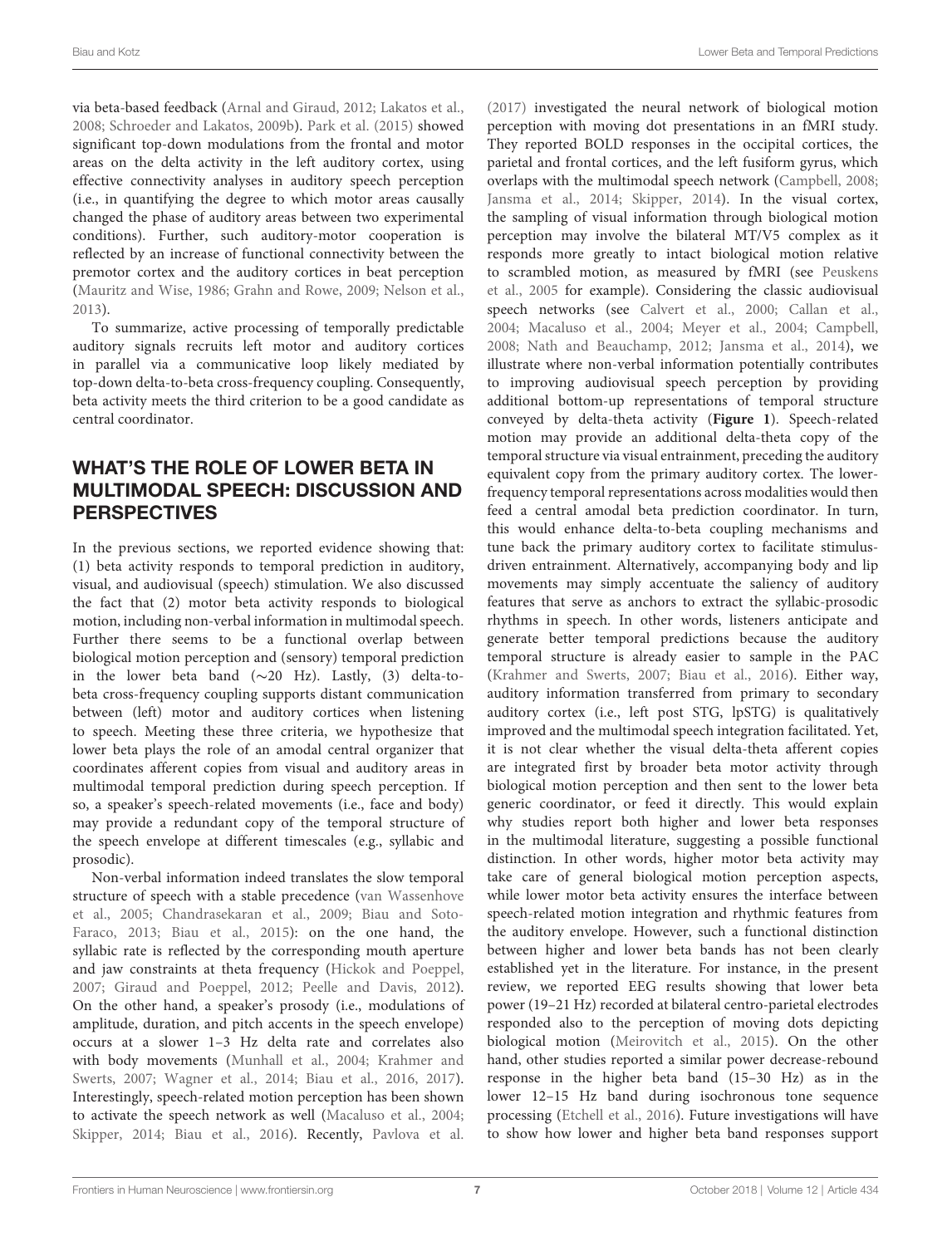different aspects during temporal processing in multimodal speech.

In the present review, we have focused on cortical interactions but it is important to note that subcortical structures involved in temporal processing, such as the basal ganglia and the cerebellum may also play a role in multimodal temporal predictions [\(Kotz and Schwartze,](#page-10-39) [2010\)](#page-10-39). For instance, the cerebellum has been shown to respond to the visual perception of human movements [\(Sokolov et al.,](#page-11-13) [2012;](#page-11-13) [Jack et al.,](#page-9-38) [2017\)](#page-9-38).



<span id="page-7-0"></span>FIGURE 1 | Multimodal speech perception improvement by non-verbal information in the lower motor beta oscillatory framework. The figure represents the classic left-lateralized audiovisual speech perception network and its interactions with the left motor areas in a lower beta oscillation framework. Visual and auditory sensory input is processed separately in the modality-specific visual (VC) and primary auditory cortices (PACs). Then, sampled auditory and visual input reach the secondary auditory cortex the left post superior temporal gyrus (lpSTG), where multimodal integration mechanisms engage in speech perception (which may extend to the left Inferior Parietal lobule (IFP) considered as a multisensory integration site in audiovisual speech). Finally, multimodal information is conveyed to the left inferior frontal gyrus (lIFG) for semantic integration and multimodal semantic binding. In the oscillatory framework, the visual cortex tracks non-verbal information translating the speech envelope structure conveyed at different time scales: mouth and jaw apertures convey syllabic information at theta rate (∼4 Hz), while other body parts reflect the prosodic features of the speech envelope at 1–3 Hz delta rate (i.e., pitch accents, amplitude, duration, silences, etc.). In the primary auditory cortex, the delta and theta activities track the prosodic and syllabic structures composing the speech envelope from the auditory signal via phase entrainment mechanisms. While processed sensory inputs are transferred to the left STG for multimodal integration, we hypothesize that delta-theta afferent copies from primary areas are also sent to the central amodal coordinator in the motor cortex. These delta-theta afferent copies convey online information on the spectro-temporal structure of the multimodal speech (e.g., cadence, rhythm) and may facilitate the elaboration of neural top-down temporal predictions. Crucially, visual input feeds the motor cortex first, due to the natural precedence of visual over auditory onsets in audiovisual speech and prepares the incoming of redundant delta-theta information from auditory cortex. In the motor cortex, oscillatory stimulus driven input reception allows the generation of temporal predictions supported by lower beta activity. In return, beta power supports feedback to the primary auditory areas (often reported as delta-to-beta cross-frequency coupling), optimizing online its activity for the incoming speech. In theory, if auditory entrainment is improved by the beta feedback in the primary auditory cortex, this should improve the quality of information conveyed to the secondary auditory cortex as well, and then ensure better multimodal integration of the incoming speech. All in all, non-verbal information may boost the generation of lower beta-based temporal predictions by providing an additional copy of the delta-theta temporal structures of speech in the visual modality.

One can hypothesize that the cerebellum might also track the temporal structure of speech based on body movements, as it is often associated with temporal processing in speech perception and predictive coding models [\(Schwartze and Kotz,](#page-11-14) [2016\)](#page-11-14). Additionally, the cerebellum has been shown to engage in the manipulation (i.e., encoding and retrieval) of rhythmic sequences presented either in the auditory or visual modality [\(Konoike](#page-10-40) [et al.,](#page-10-40) [2012\)](#page-10-40). Other recent works showed that 10–30 Hz beta power originates from the putamen and reflects self-generated estimations of temporal durations; greater increases of beta power correlated with longer durations between consecutive taps in a synchronization-continuation task with monkeys [\(Bartolo](#page-9-39) [et al.,](#page-9-39) [2014;](#page-9-39) [Bartolo and Merchant,](#page-9-40) [2015\)](#page-9-40). These results suggest a role of striatal beta oscillations from deep basal ganglia structures, generally associated with movement control, but also in temporal processing (for further review on the role of the striatum in temporal processing across modalities, see [Merchant et al.,](#page-10-41) [2013\)](#page-10-41).

Future MEG/EEG investigations may address the visual contribution in continuous multimodal speech by looking at movement-driven entrainment, reflected by the delta-theta activity responses in occipital cortex. For instance, it would be possible to compare the power in lower beta activity dependent on the temporal alignment between non-verbal and verbal information. If our hypothesis holds up, one may expect a modulation in lower motor beta oscillations when the normal precedence of visual information does not occur in audiovisual speech, or in breaking up audiovisual temporal alignment. As non-verbal information conveys speech features at different time scales, it would be interesting to investigate which body parts are correlated specifically to delta and theta entrainment modulations by mean of time-frequency analyses. On a final note, the present review may inform rehabilitative treatment of speech disorders that often relate to temporal processing deficits as in stuttering [\(Etchell et al.,](#page-9-41) [2015,](#page-9-41) [2016;](#page-9-37) [Mersov](#page-10-42) [et al.,](#page-10-42) [2016\)](#page-10-42) or Parkinson's speech [\(Kotz and Gunter,](#page-10-43) [2015\)](#page-10-43). In a recent MEG study, [Etchell et al.](#page-9-37) [\(2016\)](#page-9-37) investigated beta activity responses during the presentation of isochronous tone sequences in stuttering children compared to non-stuttering children. In non-stuttering children, they reported a lower beta modulation (12–15 Hz) characterized by a decrease of power followed by a rebound preceding the onset of the next tone, reflecting temporal processing [\(Fujioka et al.,](#page-9-16) [2012\)](#page-9-16). In the stuttering group, they found a shifted pattern of lower beta power responses, resulting in an inversed rebound-decrease power modulation time-locked to the tone onsets, as compared to the typical decrease-rebound pattern in healthy children. These results show that children with a speech production deficit also exhibit abnormal lower beta activity in rhythm processing. This suggests that stuttering may relate to a problem with temporal prediction caused by a change in lower beta activity, and supports its potential role in speech-related temporal processing. In a recent article, [Etchell et al.](#page-9-41) [\(2015\)](#page-9-41) also discussed how stuttering may actually be the consequence of dysfunctions in subcortical structures belonging to the internal timing network, reflected by deviant patterns of striatal beta oscillations originating in the putamen. However, whether timing deficits relate to deficits in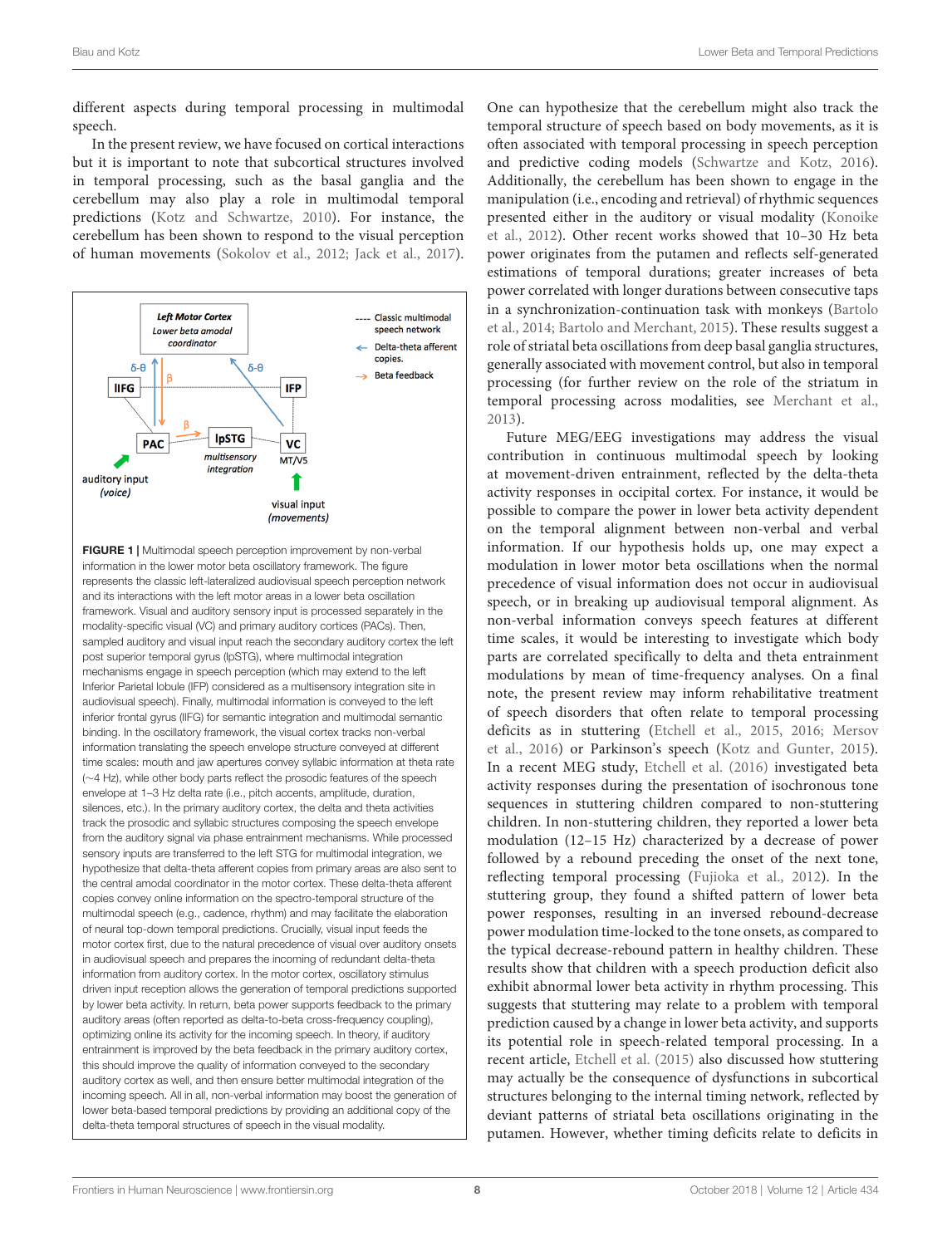modality-specific entrainment or an amodal beta-based temporal prediction remains to be further specified. In the former case, providing patients with additional visual prosodic structure via a speaker's body movements may help compensating signalsampling deficits in the auditory modality, and still provide the lower beta coordinator with enough delta information to correctly generate temporal predictions. In the latter case, adding visual prosodic structure would not significantly improve speech perception, as the deficit arises later, when auditory and visual prosodic information is integrated with the beta-based coordinator.

# **CONCLUSION**

In the current review, we addressed the role of lower motor beta activity (∼20 Hz) as a central coordinator of amodal temporal predictions during multimodal speech perception. We first reported evidence on beta engagement in unimodal temporal prediction and audiovisual integration. Second, we underlined the responsiveness of lower beta activity to biological motion and non-verbal information in audiovisual speech. Third, we described delta-to-beta cross-frequency coupling between left motor areas and auditory cortices, reflecting descending modulations on auditory entrainment. Based on these three fundamental criteria (although probably not exclusive), we hypothesized that lower motor beta activity plays a central role in generic temporal predictions by driving the cooperation between converging sensory inputs via specialized areas and conveying feedback toward the auditory cortex to facilitate audiovisual speech perception.

# **GLOSSARY**

#### Beta Oscillations

Ensembles of neurons that fire together at a frequency of 13–30 Hz. Beta activity can be recorded using EEG or MEG and is characterized by its phase in the cycle and its amplitude (reflected by the power). In the present review, lower beta activity corresponds to the 18–22 Hz frequency range centered around 20 Hz. While it is well established that beta activity in action perception and action originates in motor cortex (although not exclusively), it is still unclear whether it also drives temporal predictions in sensation. As discussed here, the lower band of motor beta oscillations may represent a functional interface for entrainment and temporal prediction mechanisms in multimodal speech.

### **Entrainment**

When sensory areas respond to rhythmic stimulation, neural populations fire at the same frequency but not necessarily together in spontaneous activity. After a number of periodic repetitions, the neurons entrain their activity to the onsets of temporally predictable events to extract the temporal structure of a sensory input and improve the sampling of the incoming signal. Consequently, the neurons align their firing phase in the frequency cycle to the same onsets, which increases the coherence of overall activity when a future event occurs, Further synchronizing activity at the neural population level decreases noise (e.g., when two neurons fire at the same frequency but not at the same time), which is reflected in an increase of power in perception. Here we propose that in multimodal speech, entrainment to both body movements and verbal utterances provides two copies of the prosodic-syllabic structures (conveyed respectively at 1–3 Hz delta and 4–7 Hz theta rates) that converge toward a generic central coordinator for temporal prediction.

### Feedback

We refer to feedback as descending information conveyed by lower beta activity from left motor cortex and improving entrainment in primary auditory cortex. Beta-based feedback on entrainment is likely supported by delta-to-beta cross-frequency coupling in motor and auditory cortices, reflected in beta bursts occurring at a delta rate.

### Speech Rhythms

Continuous speech can be decomposed into different perceptual units occurring in distinct frequency ranges. The first one corresponds to speech envelope modulations and correlates with the syllabic rate that conveys information at 4–7 Hz (theta). The second dominant speech rhythm reflects regular modulations in the utterance contour of a speaker's prosody. The prosodic modulations of supra-segmental features of speech (such as pitch peaks, amplitude, durations, etc.) convey information at 1–3 Hz delta rate. Finally, additional acoustic information occurs at higher 30–50 Hz frequency range (gamma band) and reflects more subtle phonemic features such as fundamental formant variations.

### Non-verbal Information

We use the term non-verbal information to define all types of body movements produced by a speaker and that potentially translate auditory features at different time scales. Lip movements, mouth aperture, and jaw constraints reflect sound production and occur at a syllabic rate (∼4 Hz). In contrast, simple nods of other body parts (e.g., eyebrows, shoulders, and head) translate a speaker's voice modulations and convey information at a prosodic rate (1–3 Hz). A speaker's gestures also accompany speech prosody with rapid flicks that align with a speaker's prosody.

# AUTHOR CONTRIBUTIONS

EB and SK prepared the manuscript draft. All authors approved the final manuscript.

# FUNDING

This research was supported by a postdoctoral fellowship from the European Union's Horizon 2020 research and innovation program, under the Marie SkEłEodowska-Curie Actions grant agreement (No. 707727).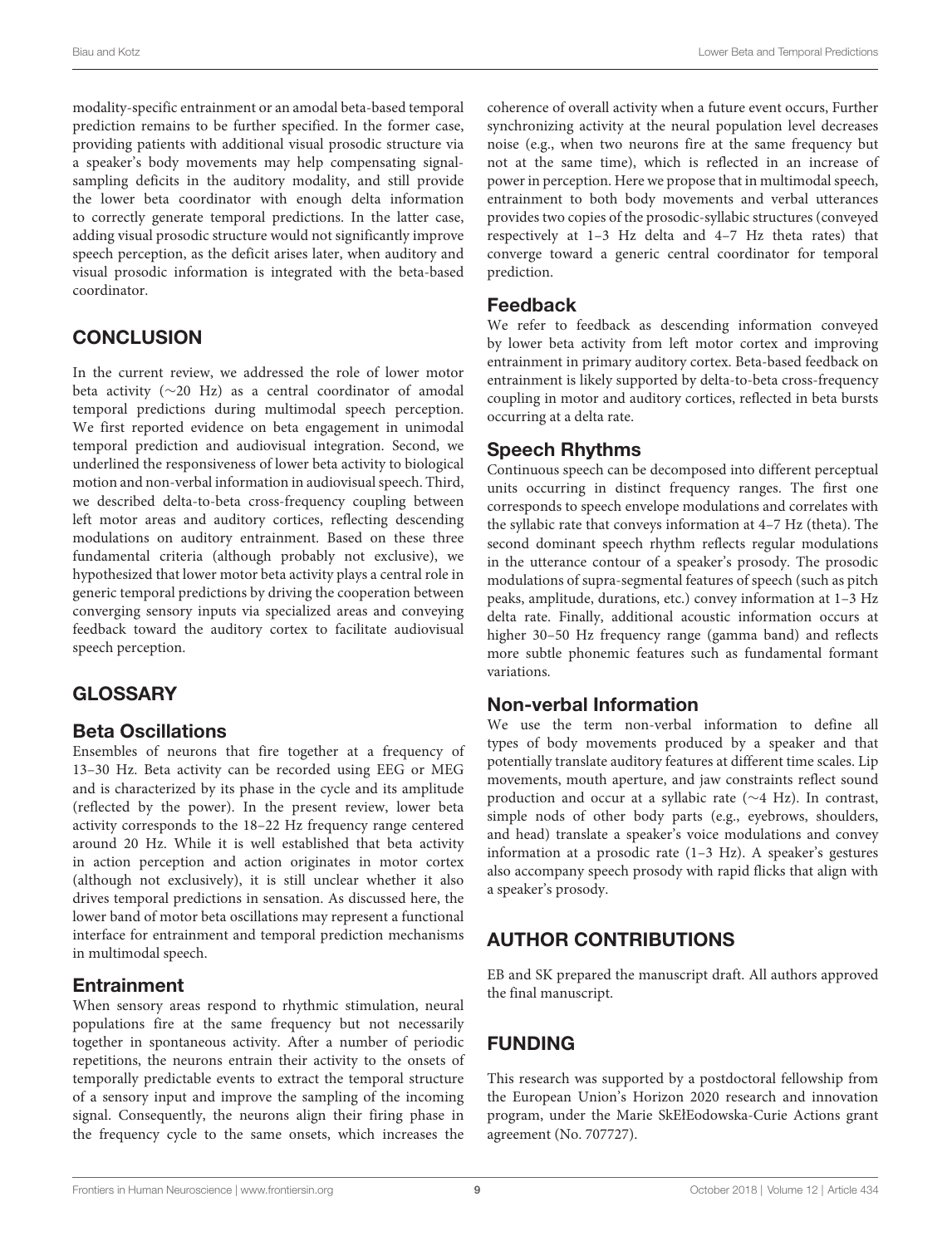#### **REFERENCES**

- <span id="page-9-6"></span>Abrams, D. A., Nicol, T., Zecker, S., and Kraus, N. (2008). Right-hemisphere auditory cortex is dominant for coding syllable patterns in speech. J. Neurosci. 28, 3958–3965. [doi: 10.1523/jneurosci.0187-08.2008](https://doi.org/10.1523/jneurosci.0187-08.2008)
- <span id="page-9-5"></span>Ahissar, E., Nagarajan, S., Ahissar, M., Protopapas, A., Mahncke, H., and Merzenich, M. M. (2001). Speech comprehension is correlated with temporal response patterns recorded from auditory cortex. Proc. Natl. Acad. Sci. U S A 98, 13367–13372. [doi: 10.1073/pnas.201400998](https://doi.org/10.1073/pnas.201400998)
- <span id="page-9-12"></span>Arnal, L. H. (2012). Predicting "when": using the motor system's beta-band oscillations. Front. Hum. Neurosci. 6:225. [doi: 10.3389/fnhum.2012.00225](https://doi.org/10.3389/fnhum.2012.00225)
- <span id="page-9-18"></span>Arnal, L. H., Doelling, K. B., and Poeppel, D. (2015). Delta-beta coupled oscillations underlie temporal prediction accuracy. Cereb. Cortex 25, 3077–3085. [doi: 10.1093/cercor/bhu103](https://doi.org/10.1093/cercor/bhu103)
- <span id="page-9-0"></span>Arnal, L. H., and Giraud, A.-L. (2012). Cortical oscillations and sensory predictions. Trends Cogn. Sci. 16, 390–398. [doi: 10.1016/j.tics.2012.05.003](https://doi.org/10.1016/j.tics.2012.05.003)
- <span id="page-9-10"></span>Arnal, L. H., Morillon, B., Kell, C. A., and Giraud, A.-L. (2009). Dual neural routing of visual facilitation in speech processing. J. Neurosci. 29, 13445–13453. [doi: 10.1523/jneurosci.3194-09.2009](https://doi.org/10.1523/jneurosci.3194-09.2009)
- <span id="page-9-24"></span>Avanzini, P., Fabbri-Destro, M., Dalla Volta, R., Daprati, E., Rizzolatti, G., and Cantalupo, G. (2012). The dynamics of sensorimotor cortical oscillations during the observation of hand movements: an EEG study. PLoS One 7:e37534. [doi: 10.1371/journal.pone.0037534](https://doi.org/10.1371/journal.pone.0037534)
- <span id="page-9-9"></span>Baart, M., Stekelenburg, J. J., and Vroomen, J. (2014). Electrophysiological evidence for speech-specific audiovisual integration. Neuropsychologia 53, 115–121. [doi: 10.1016/j.neuropsychologia.2013.11.011](https://doi.org/10.1016/j.neuropsychologia.2013.11.011)
- <span id="page-9-23"></span>Baker, S. N. (2007). Oscillatory interactions between sensorimotor cortex and the periphery. Curr. Opin. Neurobiol. 17, 649–655. [doi: 10.1016/j.conb.2008.01.007](https://doi.org/10.1016/j.conb.2008.01.007)
- <span id="page-9-40"></span>Bartolo, R., and Merchant, H. (2015). β oscillations are linked to the initiation of sensory-cued movement sequences and the internal guidance of regular tapping in the monkey. J. Neurosci. 35, 4635–4640. [doi: 10.1523/JNEUROSCI.](https://doi.org/10.1523/JNEUROSCI.4570-14.2015) [4570-14.2015](https://doi.org/10.1523/JNEUROSCI.4570-14.2015)
- <span id="page-9-39"></span>Bartolo, R., Prado, L., and Merchant, H. (2014). Information processing in the primate basal ganglia during sensory-guided and internally driven rhythmic tapping. J. Neurosci. 34, 3910–3923. [doi: 10.1523/jneurosci.2679-13.2014](https://doi.org/10.1523/jneurosci.2679-13.2014)
- <span id="page-9-32"></span>Biau, E., Fromont, L. A., and Soto-Faraco, S. (2017). Beat gestures and syntactic parsing: an ERP study. Lang. Learn. 68, 102–126. [doi: 10.1111/lang.12257](https://doi.org/10.1111/lang.12257)
- <span id="page-9-14"></span>Biau, E., Morís Fernández, L., Holle, H., Avila, C., and Soto-Faraco, S. (2016). Hand gestures as visual prosody: BOLD responses to audio-visual alignment are modulated by the communicative nature of the stimuli. Neuroimage 132, 129–137. [doi: 10.1016/j.neuroimage.2016.02.018](https://doi.org/10.1016/j.neuroimage.2016.02.018)
- <span id="page-9-29"></span>Biau, E., and Soto-Faraco, S. (2013). Beat gestures modulate auditory integration in speech perception. Brain Lang. 124, 143–152. [doi: 10.1016/j.bandl.2012.](https://doi.org/10.1016/j.bandl.2012.10.008) [10.008](https://doi.org/10.1016/j.bandl.2012.10.008)
- <span id="page-9-30"></span>Biau, E., Torralba, M., Fuentemilla, L., de Diego Balaguer, R., and Soto-Faraco, S. (2015). Speaker's hand gestures modulate speech perception through phase resetting of ongoing neural oscillations. Cortex 68, 76–85. [doi: 10.1016/j.cortex.](https://doi.org/10.1016/j.cortex.2014.11.018) [2014.11.018](https://doi.org/10.1016/j.cortex.2014.11.018)
- <span id="page-9-4"></span>Bourguignon, M., De Tiège, X., de Beeck, M. O., Ligot, N., Paquier, P., Van Bogaert, P., et al. (2013). The pace of prosodic phrasing couples the listener's cortex to the reader's voice. Hum. Brain Mapp. 34, 314–326. [doi: 10.1002/hbm.](https://doi.org/10.1002/hbm.21442) [21442](https://doi.org/10.1002/hbm.21442)
- <span id="page-9-36"></span>Callan, D. E., Jones, J. A., Callan, A. M., and Akahane-Yamada, R. (2004). Phonetic perceptual identification by native- and second-language speakers differentially activates brain regions involved with acoustic phonetic processing and those involved with articulatory-auditory/orosensory internal models. Neuroimage 22, 1182–1194. [doi: 10.1016/j.neuroimage.2004.03.006](https://doi.org/10.1016/j.neuroimage.2004.03.006)
- <span id="page-9-35"></span>Calvert, G. A., Campbell, R., and Brammer, M. J. (2000). Evidence from functional magnetic resonance imaging of crossmodal binding in the human heteromodal cortex. Curr. Biol. 10, 649–657. [doi: 10.1016/s0960-9822\(00\)00513-3](https://doi.org/10.1016/s0960-9822(00)00513-3)
- <span id="page-9-33"></span>Campbell, R. (2008). The processing of audio-visual speech: empirical and neural bases. Philos. Trans. R. Soc. Lond. B Biol. Sci. 363, 1001–1010. [doi: 10.1098/rstb.](https://doi.org/10.1098/rstb.2007.2155) [2007.2155](https://doi.org/10.1098/rstb.2007.2155)
- <span id="page-9-28"></span>Chandrasekaran, C., Trubanova, A., Stillittano, S., Caplier, A., and Ghazanfar, A. A. (2009). The natural statistics of audiovisual speech. PLoS Comput. Biol. 5:e1000436. [doi: 10.1371/journal.pcbi.1000436](https://doi.org/10.1371/journal.pcbi.1000436)
- <span id="page-9-17"></span>Cirelli, L. K., Bosnyak, D., Manning, F. C., Spinelli, C., Marie, C., Fujioka, T., et al. (2014). Beat-induced fluctuations in auditory cortical beta-band activity: using

EEG to measure age-related changes. Front. Psychol. 5:742. [doi: 10.3389/fpsyg.](https://doi.org/10.3389/fpsyg.2014.00742) [2014.00742](https://doi.org/10.3389/fpsyg.2014.00742)

- <span id="page-9-11"></span>Crosse, M. J., Butler, J. S., and Lalor, E. C. (2015). Congruent visual speech enhances cortical entrainment to continuous auditory speech in noise-free conditions. J. Neurosci. 35, 14195–14204. [doi: 10.1523/jneurosci.1829-15.2015](https://doi.org/10.1523/jneurosci.1829-15.2015)
- <span id="page-9-8"></span>Ding, N., Melloni, L., Zhang, H., Tian, X., and Poeppel, D. (2016). Cortical tracking of hierarchical linguistic structures in connected speech. Nat. Neurosci. 19, 158–164. [doi: 10.1038/nn.4186](https://doi.org/10.1038/nn.4186)
- <span id="page-9-2"></span>Di Nota, P. M., Chartrand, J. M., Levkov, G. R., Montefusco-Siegmund, R., and DeSouza, J. F. X. (2017). Experience-dependent modulation of alpha and beta during action observation and motor imagery. BMC Neurosci. 18:28. [doi: 10.1186/s12868-017-0349-0](https://doi.org/10.1186/s12868-017-0349-0)
- <span id="page-9-22"></span>di Pellegrino, G., Fadiga, L., Fogassi, L., Gallese, V., and Rizzolatti, G. (1992). Understanding motor events: a neurophysiological study. Exp. Brain Res. 91, 176–180. [doi: 10.1007/bf00230027](https://doi.org/10.1007/bf00230027)
- <span id="page-9-25"></span>Drijvers, L., Özyürek, A., and Jensen, O. (2018). Hearing and seeing meaning in noise: alpha, beta and gamma oscillations predict gestural enhancement of degraded speech comprehension. Hum. Brain Mapp. 39, 2075–2087. [doi: 10.1002/hbm.23987](https://doi.org/10.1002/hbm.23987)
- <span id="page-9-1"></span>Engel, A. K., and Fries, P. (2010). Beta-band oscillations-signalling the status quo? Curr. Opin. Neurobiol. 20, 156–165. [doi: 10.1016/j.conb.2010.02.015](https://doi.org/10.1016/j.conb.2010.02.015)
- <span id="page-9-41"></span>Etchell, A. C., Johnson, B. W., and Sowman, P. F. (2015). Beta oscillations, timing, and stuttering. Front. Hum. Neurosci. 8:1036. [doi: 10.3389/fnhum.2014.](https://doi.org/10.3389/fnhum.2014.01036) [01036](https://doi.org/10.3389/fnhum.2014.01036)
- <span id="page-9-37"></span>Etchell, A. C., Ryan, M., Martin, E., Johnson, B. W., and Sowman, P. F. (2016). Abnormal time course of low beta modulation in non-fluent preschool children: a magnetoencephalographic study of rhythm tracking. Neuroimage 125, 953–963. [doi: 10.1016/j.neuroimage.2015.10.086](https://doi.org/10.1016/j.neuroimage.2015.10.086)
- <span id="page-9-26"></span>Fontolan, L., Morillon, B., Liegeois-Chauvel, C., and Giraud, A.-L. (2014). The contribution of frequency-specific activity to hierarchical information processing in the human auditory cortex. Nat. Commun. 5:4694. [doi: 10.1038/](https://doi.org/10.1038/ncomms5694) [ncomms5694](https://doi.org/10.1038/ncomms5694)
- <span id="page-9-19"></span>Fujioka, T., Ross, B., and Trainor, L. J. (2015). Beta-band oscillations represent auditory beat and its metrical hierarchy in perception and imagery. J. Neurosci. 35, 15187–15198. [doi: 10.1523/jneurosci.2397-15.2015](https://doi.org/10.1523/jneurosci.2397-15.2015)
- <span id="page-9-15"></span>Fujioka, T., Trainor, L. J., Large, E. W., and Ross, B. (2009). Beta and gamma rhythms in human auditory cortex during musical beat processing. Ann. N Y Acad. Sci. 1169, 89–92. [doi: 10.1111/j.1749-6632.2009.04779.x](https://doi.org/10.1111/j.1749-6632.2009.04779.x)
- <span id="page-9-16"></span>Fujioka, T., Trainor, L. J., Large, E. W., and Ross, B. (2012). Internalized timing of isochronous sounds is represented in neuromagnetic β oscillations. J. Neurosci. 32, 1791–1802. [doi: 10.1523/jneurosci.4107-11.2012](https://doi.org/10.1523/jneurosci.4107-11.2012)
- <span id="page-9-7"></span>Giraud, A.-L., and Poeppel, D. (2012). Cortical oscillations and speech processing: emerging computational principles and operations. Nat. Neurosci. 15, 511–517. [doi: 10.1038/nn.3063](https://doi.org/10.1038/nn.3063)
- <span id="page-9-27"></span>Grahn, J. A., and Rowe, J. B. (2009). Feeling the beat: premotor and striatal interactions in musicians and nonmusicians during beat perception. J. Neurosci. 29, 7540–7548. [doi: 10.1523/jneurosci.2018-08.2009](https://doi.org/10.1523/jneurosci.2018-08.2009)
- <span id="page-9-3"></span>Gross, J., Hoogenboom, N., Thut, G., Schyns, P., Panzeri, S., Belin, P., et al. (2013). Speech rhythms and multiplexed oscillatory sensory coding in the human brain. PLoS Biol. 11:e1001752. [doi: 10.1371/journal.pbio.1001752](https://doi.org/10.1371/journal.pbio.1001752)
- <span id="page-9-31"></span>Hickok, G., and Poeppel, D. (2007). The cortical organization of speech processing. Nat. Rev. Neurosci. 8, 393–402. [doi: 10.1038/nrn2113](https://doi.org/10.1038/nrn2113)
- <span id="page-9-21"></span>Hosaka, R., Nakajima, T., Aihara, K., Yamaguchi, Y., and Mushiake, H. (2016). The suppression of beta oscillations in the primate supplementary motor complex reflects a volatile state during the updating of action sequences. Cereb. Cortex 26, 3442–3452. [doi: 10.1093/cercor/bhv163](https://doi.org/10.1093/cercor/bhv163)
- <span id="page-9-38"></span>Jack, A., Keifer, C. M., and Pelphrey, K. A. (2017). Cerebellar contributions to biological motion perception in autism and typical development. Hum. Brain Mapp. 38, 1914–1932. [doi: 10.1002/hbm.23493](https://doi.org/10.1002/hbm.23493)
- <span id="page-9-34"></span>Jansma, H., Roebroeck, A., and Münte, T. F. (2014). A network analysis of audiovisual affective speech perception. Neuroscience 256, 230–241. [doi: 10.1016/j.neuroscience.2013.10.047](https://doi.org/10.1016/j.neuroscience.2013.10.047)
- <span id="page-9-20"></span>Jenkinson, N., and Brown, P. (2011). New insights into the relationship between dopamine, beta oscillations and motor function. Trends Neurosci. 34, 611–618. [doi: 10.1016/j.tins.2011.09.003](https://doi.org/10.1016/j.tins.2011.09.003)
- <span id="page-9-13"></span>Jessen, S., Obleser, J., and Kotz, S. A. (2012). How bodies and voices interact in early emotion perception. PLoS One 7:e36070. [doi: 10.1371/journal.pone.](https://doi.org/10.1371/journal.pone.0036070) [0036070](https://doi.org/10.1371/journal.pone.0036070)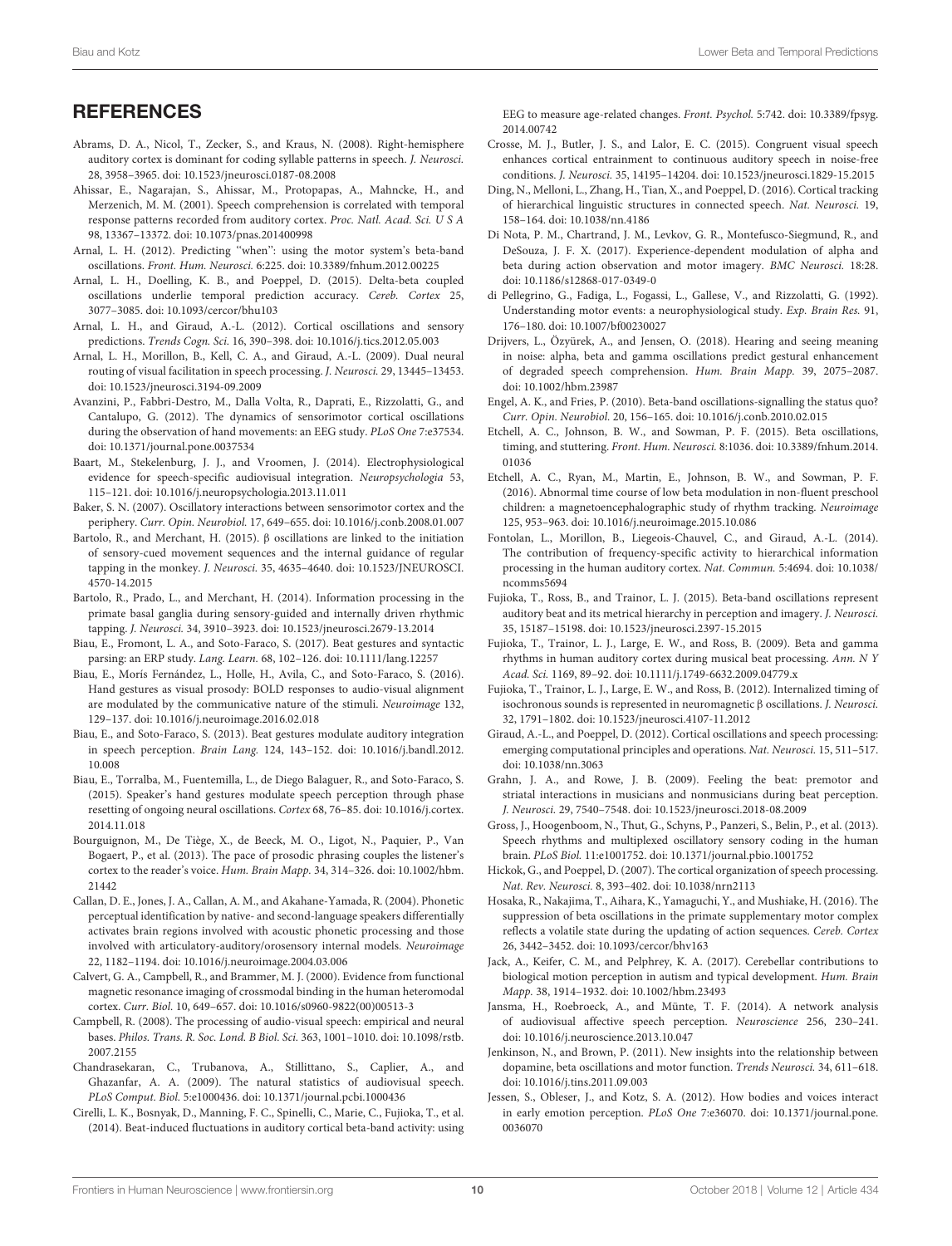- <span id="page-10-22"></span>Keil, J., Müller, N., Ihssen, N., and Weisz, N. (2012). On the variability of the McGurk effect: audiovisual integration depends on prestimulus brain states. Cereb. Cortex 22, 221–231. [doi: 10.1093/cercor/bhr125](https://doi.org/10.1093/cercor/bhr125)
- <span id="page-10-30"></span>Keitel, A., Gross, J., and Kayser, C. (2018). Perceptually relevant speech tracking in auditory and motor cortex reflects distinct linguistic features. PLoS Biol. 16:e2004473. [doi: 10.1371/journal.pbio.2004473](https://doi.org/10.1371/journal.pbio.2004473)
- <span id="page-10-16"></span>Keitel, C., Thut, G., and Gross, J. (2017). Visual cortex responses reflect temporal structure of continuous quasi-rhythmic sensory stimulation. Neuroimage 146, 58–70. [doi: 10.1016/j.neuroimage.2016.11.043](https://doi.org/10.1016/j.neuroimage.2016.11.043)
- <span id="page-10-18"></span>Kilavik, B. E., Zaepffel, M., Brovelli, A., MacKay, W. A., and Riehle, A. (2013). The ups and downs of beta oscillations in sensorimotor cortex. Exp. Neurol. 245, 15–26. [doi: 10.1016/j.expneurol.2012.09.014](https://doi.org/10.1016/j.expneurol.2012.09.014)
- <span id="page-10-10"></span>Kilner, J. M., Baker, S. N., Salenius, S., Hari, R., and Lemon, R. N. (2000). Human cortical muscle coherence is directly related to specific motor parameters. J. Neurosci. 20, 8838–8845. [doi: 10.1523/jneurosci.20-23-08838.2000](https://doi.org/10.1523/jneurosci.20-23-08838.2000)
- <span id="page-10-12"></span>Kilner, J. M., Marchant, J. L., and Frith, C. D. (2009). Relationship between activity in human primary motor cortex during action observation and the mirror neuron system. PLoS One 4:e4925. [doi: 10.1371/journal.pone.](https://doi.org/10.1371/journal.pone.0004925) [0004925](https://doi.org/10.1371/journal.pone.0004925)
- <span id="page-10-11"></span>Kilner, J. M., Salenius, S., Baker, S. N., Jackson, A., Hari, R., and Lemon, R. N. (2003). Task-dependent modulations of cortical oscillatory activity in human subjects during a bimanual precision grip task. Neuroimage 18, 67–73. [doi: 10.1006/nimg.2002.1322](https://doi.org/10.1006/nimg.2002.1322)
- <span id="page-10-40"></span>Konoike, N., Kotozaki, Y., Miyachi, S., Miyauchi, C. M., Yomogida, Y., Akimoto, Y., et al. (2012). Rhythm information represented in the frontoparieto-cerebellar motor system. Neuroimage 63, 328–338. [doi: 10.1016/j.](https://doi.org/10.1016/j.neuroimage.2012.07.002) [neuroimage.2012.07.002](https://doi.org/10.1016/j.neuroimage.2012.07.002)
- <span id="page-10-15"></span>Kononowicz, T. W., and van Rijn, H. (2015). Single trial beta oscillations index time estimation. Neuropsychologia 75, 381–389. [doi: 10.1016/j.](https://doi.org/10.1016/j.neuropsychologia.2015.06.014) [neuropsychologia.2015.06.014](https://doi.org/10.1016/j.neuropsychologia.2015.06.014)
- <span id="page-10-27"></span>Kösem, A., Gramfort, A., and van Wassenhove, V. (2014). Encoding of event timing in the phase of neural oscillations. Neuroimage 92, 274–284. [doi: 10.1016/j.neuroimage.2014.02.010](https://doi.org/10.1016/j.neuroimage.2014.02.010)
- <span id="page-10-26"></span>Kösem, A., and van Wassenhove, V. (2012). Temporal structure in audiovisual sensory selection. PLoS One 7:e40936. [doi: 10.1371/journal.pone.0040936](https://doi.org/10.1371/journal.pone.0040936)
- <span id="page-10-43"></span>Kotz, S. A., and Gunter, T. C. (2015). Can rhythmic auditory cuing remediate language related deficits in Parkinson's disease? Ann. N Y Acad. Sci. 1337, 62–68. [doi: 10.1111/nyas.12657](https://doi.org/10.1111/nyas.12657)
- <span id="page-10-39"></span>Kotz, S. A., and Schwartze, M. (2010). Cortical speech processing unplugged: a timely subcortico-cortical framework. Trends Cogn. Sci. 14, 392–399. [doi: 10.1016/j.tics.2010.06.005](https://doi.org/10.1016/j.tics.2010.06.005)
- <span id="page-10-33"></span>Krahmer, E., and Swerts, M. (2007). The effects of visual beats on prosodic prominence: acoustic analyses, auditory perception and visual perception. J. Mem. Lang. 57, 396–414. [doi: 10.1016/j.jml.2007.06.005](https://doi.org/10.1016/j.jml.2007.06.005)
- <span id="page-10-0"></span>Lakatos, P., Karmos, G., Mehta, A. D., Ulbert, I., and Schroeder, C. E. (2008). Entrainment of neuronal oscillations as a mechanism of attentional selection. Science 320, 110–113. [doi: 10.1126/science.1154735](https://doi.org/10.1126/science.1154735)
- <span id="page-10-3"></span>Luo, H., and Poeppel, D. (2007). Phase patterns of neuronal responses reliably discriminate speech in human auditory cortex. Neuron 54, 1001–1010. [doi: 10.1016/j.neuron.2007.06.004](https://doi.org/10.1016/j.neuron.2007.06.004)
- <span id="page-10-34"></span>Macaluso, E., George, N., Dolan, R., Spence, C., and Driver, J. (2004). Spatial and temporal factors during processing of audiovisual speech: a PET study. Neuroimage 21, 725–732. [doi: 10.1016/j.neuroimage.2003.09.049](https://doi.org/10.1016/j.neuroimage.2003.09.049)
- <span id="page-10-25"></span>Mai, G., Minett, J. W., and Wang, W. S.-Y. (2016). Delta, theta, beta, and gamma brain oscillations index levels of auditory sentence processing. Neuroimage 133, 516–528. [doi: 10.1016/j.neuroimage.2016.02.064](https://doi.org/10.1016/j.neuroimage.2016.02.064)
- <span id="page-10-31"></span>Mauritz, K. H., and Wise, S. P. (1986). Premotor cortex of the rhesus monkey: neuronal activity in anticipation of predictable environmental events. Exp. Brain Res. 61, 229–244. [doi: 10.1007/bf00239513](https://doi.org/10.1007/bf00239513)
- <span id="page-10-13"></span>Meirovitch, Y., Harris, H., Dayan, E., Arieli, A., and Flash, T. (2015). Alpha and beta band event-related desynchronization reflects kinematic regularities. J. Neurosci. 35, 1627–1637. [doi: 10.1523/JNEUROSCI.5371-13.2015](https://doi.org/10.1523/JNEUROSCI.5371-13.2015)
- <span id="page-10-41"></span>Merchant, H., Harrington, D. L., and Meck, W. H. (2013). Neural basis of the perception and estimation of time. Annu. Rev. Neurosci. 36, 313–336. [doi: 10.1146/annurev-neuro-062012-170349](https://doi.org/10.1146/annurev-neuro-062012-170349)
- <span id="page-10-42"></span>Mersov, A. M., Jobst, C., Cheyne, D. O., and De Nil, L. (2016). Sensorimotor oscillations prior to speech onset reflect altered motor networks in adults who stutter. Front. Hum. Neurosci. 10:443. [doi: 10.3389/fnhum.2016.00443](https://doi.org/10.3389/fnhum.2016.00443)
- <span id="page-10-37"></span>Meyer, M., Steinhauer, K., Alter, K., Friederici, A. D., and von Cramon, D. Y. (2004). Brain activity varies with modulation of dynamic pitch variance in sentence melody. Brain Lang. 89, 277–289. [doi: 10.1016/s0093-934x\(03\)](https://doi.org/10.1016/s0093-934x(03)00350-x) [00350-x](https://doi.org/10.1016/s0093-934x(03)00350-x)
- <span id="page-10-9"></span>Morillon, B., and Baillet, S. (2017). Motor origin of temporal predictions in auditory attention. Proc. Natl. Acad. Sci. U S A 114, E8913–E8921. [doi: 10.1073/pnas.1705373114](https://doi.org/10.1073/pnas.1705373114)
- <span id="page-10-29"></span>Morillon, B., Hackett, T. A., Kajikawa, Y., and Schroeder, C. E. (2015). Predictive motor control of sensory dynamics in auditory active sensing. Curr. Opin. Neurobiol. 31, 230–238. [doi: 10.1016/j.conb.2014.12.005](https://doi.org/10.1016/j.conb.2014.12.005)
- <span id="page-10-28"></span>Morillon, B., Schroeder, C. E., and Wyart, V. (2014). Motor contributions to the temporal precision of auditory attention. Nat. Commun. 5:5255. [doi: 10.1038/ncomms6255](https://doi.org/10.1038/ncomms6255)
- <span id="page-10-8"></span>Morillon, B., Schroeder, C. E., Wyart, V., and Arnal, L. H. (2016). Temporal prediction in lieu of periodic stimulation. J. Neurosci. 36, 2342–2347. [doi: 10.1523/JNEUROSCI.1277-16.2016](https://doi.org/10.1523/JNEUROSCI.1277-16.2016)
- <span id="page-10-20"></span>Morin, O., and Grèzes, J. (2008). What is ''mirror'' in the premotor cortex? A review. Neurophysiol. Clin. 38, 189–195. [doi: 10.1016/j.neucli.2008.02.005](https://doi.org/10.1016/j.neucli.2008.02.005)
- <span id="page-10-14"></span>Munhall, K. G., Jones, J. A., Callan, D. E., Kuratate, T., and Vatikiotis-Bateson, E. (2004). Visual prosody and speech intelligibility: head movement improves auditory speech perception. Psychol. Sci. 15, 133–137. [doi: 10.1111/j.0963-7214.](https://doi.org/10.1111/j.0963-7214.2004.01502010.x) [2004.01502010.x](https://doi.org/10.1111/j.0963-7214.2004.01502010.x)
- <span id="page-10-38"></span>Nath, A. R., and Beauchamp, M. S. (2012). A neural basis for interindividual differences in the McGurk effect, a multisensory speech illusion. Neuroimage 59, 781–787. [doi: 10.1016/j.neuroimage.2011.07.024](https://doi.org/10.1016/j.neuroimage.2011.07.024)
- <span id="page-10-32"></span>Nelson, A., Schneider, D. M., Takatoh, J., Sakurai, K., Wang, F., and Mooney, R. (2013). A circuit for motor cortical modulation of auditory cortical activity. J. Neurosci. 33, 14342–14353. [doi: 10.1523/JNEUROSCI.2275-13.2013](https://doi.org/10.1523/JNEUROSCI.2275-13.2013)
- <span id="page-10-4"></span>Nourski, K. V., Reale, R. A., Oya, H., Kawasaki, H., Kovach, C. K., Chen, H., et al. (2009). Temporal envelope of time-compressed speech represented in the human auditory cortex. J. Neurosci. 29, 15564–15574. [doi: 10.1523/JNEUROSCI.3065-09.2009](https://doi.org/10.1523/JNEUROSCI.3065-09.2009)
- <span id="page-10-1"></span>Park, H., Ince, R. A. A., Schyns, P. G., Thut, G., and Gross, J. (2015). Frontal top-down signals increase coupling of auditory low-frequency oscillations to continuous speech in human listeners. Curr. Biol. 25, 1649–1653. [doi: 10.1016/j.](https://doi.org/10.1016/j.cub.2015.04.049) [cub.2015.04.049](https://doi.org/10.1016/j.cub.2015.04.049)
- <span id="page-10-21"></span>Park, H., Kayser, C., Thut, G., and Gross, J. (2016). Lip movements entrain the observers' low-frequency brain oscillations to facilitate speech intelligibility. Elife 5:e14521. [doi: 10.7554/elife.14521](https://doi.org/10.7554/elife.14521)
- <span id="page-10-35"></span>Pavlova, M. A., Erb, M., Hagberg, G. E., Loureiro, J., Sokolov, A. N., and Scheffler, K. (2017). "Wrong way up": temporal and spatial dynamics of the networks for body motion processing at 9.4 T. Cereb. Cortex 27, 5318–5330. [doi: 10.1093/cercor/bhx151](https://doi.org/10.1093/cercor/bhx151)
- <span id="page-10-5"></span>Peelle, J. E., and Davis, M. H. (2012). Neural oscillations carry speech rhythm through to comprehension. Front. Psychol. 3:320. [doi: 10.3389/fpsyg.2012.](https://doi.org/10.3389/fpsyg.2012.00320) [00320](https://doi.org/10.3389/fpsyg.2012.00320)
- <span id="page-10-7"></span>Peelle, J. E., and Sommers, M. S. (2015). Prediction and constraint in audiovisual speech perception. Cortex 68, 169–181. [doi: 10.1016/j.cortex.2015.03.006](https://doi.org/10.1016/j.cortex.2015.03.006)
- <span id="page-10-36"></span>Peuskens, H., Vanrie, J., Verfaillie, K., and Orban, G. (2005). Specificity of regions processing biological motion. Eur. J. Neurosci. 21, 2864–2875. [doi: 10.1111/j.](https://doi.org/10.1111/j.1460-9568.2005.04106.x) [1460-9568.2005.04106.x](https://doi.org/10.1111/j.1460-9568.2005.04106.x)
- <span id="page-10-6"></span>Pilling, M. (2009). Auditory event-related potentials (ERPs) in audiovisual speech perception. J. Speech Lang. Hear. Res. 52, 1073–1081. [doi: 10.1044/1092-](https://doi.org/10.1044/1092-4388(2009/07-0276)) [4388\(2009/07-0276\)](https://doi.org/10.1044/1092-4388(2009/07-0276))
- <span id="page-10-2"></span>Press, C., Cook, J., Blakemore, S.-J., and Kilner, J. (2011). Dynamic modulation of human motor activity when observing actions. J. Neurosci. 31, 2792–2800. [doi: 10.1523/JNEUROSCI.1595-10.2011](https://doi.org/10.1523/JNEUROSCI.1595-10.2011)
- <span id="page-10-19"></span>Rizzolatti, G., and Craighero, L. (2004). The mirror-neuron system. Annu. Rev. Neurosci. 27, 169–192. [doi: 10.1146/annurev.neuro.27.070203.144230](https://doi.org/10.1146/annurev.neuro.27.070203.144230)
- <span id="page-10-24"></span>Roa Romero, Y., Senkowski, D., and Keil, J. (2015). Early and late beta-band power reflect audiovisual perception in the McGurk illusion. J. Neurophysiol. 113, 2342–2350. [doi: 10.1152/jn.00783.2014](https://doi.org/10.1152/jn.00783.2014)
- <span id="page-10-17"></span>Saleh, M., Reimer, J., Penn, R., Ojakangas, C. L., and Hatsopoulos, N. G. (2010). Fast and slow oscillations in human primary motor cortex predict oncoming behaviorally relevant cues. Neuron 65, 461–471. [doi: 10.1016/j.neuron.2010.](https://doi.org/10.1016/j.neuron.2010.02.001) [02.001](https://doi.org/10.1016/j.neuron.2010.02.001)
- <span id="page-10-23"></span>Schepers, I. M., Schneider, T. R., Hipp, J. F., Engel, A. K., and Senkowski, D. (2013). Noise alters beta-band activity in superior temporal cortex during audiovisual